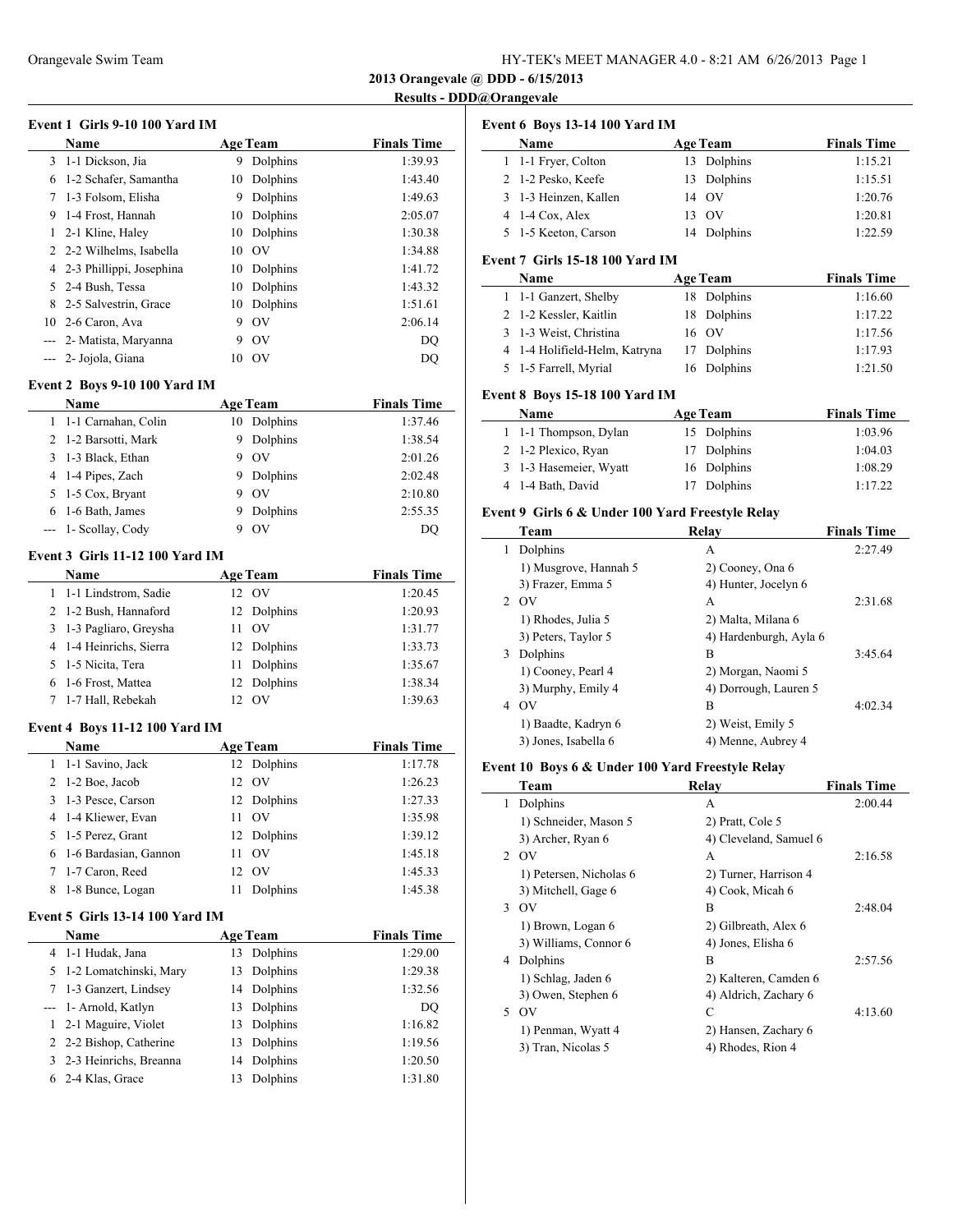| HY-TEK's MEET MANAGER 4.0 - 8:21 AM 6/26/2013 Page 2 |  |
|------------------------------------------------------|--|
|------------------------------------------------------|--|

**2013 Orangevale @ DDD - 6/15/2013**

## **Results - DDD@Orangevale**

|     | Team                    | Relay                  | <b>Finals Time</b> |
|-----|-------------------------|------------------------|--------------------|
| 1   | Dolphins                | A                      | 1:33.97            |
|     | 1) Barsotti, Mia 7      | 2) Schucker, Haley 8   |                    |
|     | 3) Kline, Morgan 8      | 4) Stumbaugh, Zoe 7    |                    |
|     | $2$ OV                  | А                      | 1:58.13            |
|     | 1) Gerlach, Anjuli 8    | 2) Kliewer, Shay 8     |                    |
|     | 3) Petersen, Julia 7    | 4) Brown, Gianna 8     |                    |
| 3   | Dolphins                | C                      | 2:07.70            |
|     | 1) Conca, Annemarie 8   | 2) Morgan, Mallory 8   |                    |
|     | 3) Frame, Campbell 8    | 4) Schneider, Audrey 7 |                    |
| 4   | O <sub>V</sub>          | B                      | 2:07.85            |
|     | 1) Menne, Kiley 7       | 2) Legari, Maya 8      |                    |
|     | 3) Reyes, Maya 7        | 4) Odom, Kristen 8     |                    |
| 5   | Dolphins                | B                      | 2:09.12            |
|     | 1) Brown, Laiken 8      | 2) Stanton, Olivia 7   |                    |
|     | 3) Foletta, Emily 8     | 4) Bendetto, Caylee 7  |                    |
| 6   | OV                      | C                      | 2:11.55            |
|     | 1) Tran, Theresa 8      | 2) Roberts, Payton 7   |                    |
|     | 3) Black, Cameron 7     | 4) Peters, Kaitlin 7   |                    |
| --- | Dolphins                | D                      | DQ                 |
|     | 1) Cleveland, Abagail 8 | 2) Romig, Calen 8      |                    |
|     | 3) Coburn, Ella 8       | 4) Larsson, Ebba 7     |                    |

## **Event 12 Boys 7-8 100 Yard Medley Relay**

|   | Team                   | Relay                    | <b>Finals Time</b> |
|---|------------------------|--------------------------|--------------------|
| 1 | Dolphins               | A                        | 1:40.31            |
|   | 1) Burge, Aedan 8      | 2) de Gaust, Alexander 8 |                    |
|   | 3) Barton, Colin 7     | 4) Maguire, Liam 8       |                    |
| 2 | Dolphins               | B                        | 1:48.99            |
|   | 1) Sallee, Benjamin 8  | 2) Bishop, Christopher 8 |                    |
|   | 3) Johnson, Blake 8    | $4)$ Cox, Owen 8         |                    |
| 3 | OV                     | A                        | 1:49.09            |
|   | 1) Eisenbarth, Tyler 7 | 2) Matista, Matthew 8    |                    |
|   | 3) Heinzen, Deklan 8   | 4) Rowan, Cody 8         |                    |
| 4 | Dolphins               | D                        | 2:26.09            |
|   | 1) Lyons, Mitch 7      | 2) Junemann, Emry 8      |                    |
|   | 3) Herrick, Dylan 8    | 4) Dunkel, Rowan 7       |                    |
|   | O <sub>V</sub>         | B                        | DQ                 |
|   | 1) Goebel, Will 7      | 2) Scollay, Tyler 7      |                    |
|   | 3) Bain, Riley 7       | 4) Penman, Bode 7        |                    |
|   | O <sub>V</sub>         | C                        | DQ                 |
|   | 1) Wallace, Owen 8     | 2) Weist, Ronnie 7       |                    |
|   | 3) Williams, Cole 8    | 4) Jones, Ephraim 8      |                    |
|   | Dolphins               | C                        | DQ                 |
|   | 1) Carlisle, Tad 7     | 2) Romig, Jason 7        |                    |
|   | 3) Murphy, Carson 7    | 4) Freer, Sawyer 7       |                    |

### **Event 13 Girls 9-10 100 Yard Medley Relay**

|   | Team                       | Relay                   | <b>Finals Time</b> |
|---|----------------------------|-------------------------|--------------------|
|   | Dolphins                   | А                       | 1:21.21            |
|   | 1) Kline, Haley 10         | 2) Schafer, Samantha 10 |                    |
|   | 3) Phillippi, Josephina 10 | 4) Freer, Jordan 10     |                    |
|   | $2\sqrt{OV}$               | A                       | 1:21.64            |
|   | 1) Jenness, Victoria 9     | 2) Jojola, Giana 10     |                    |
|   | 3) Wilhelms, Isabella 10   | 4) Nicholas, Shelby 10  |                    |
| 3 | Dolphins                   | B                       | 1:22.61            |
|   | 1) Folsom, Elisha 9        | 2) Maguire, Annabel 10  |                    |
|   | 3) Pickens, Emma 10        | 4) Sanders, Abby 10     |                    |

| 4  | Dolphins                    | C                           | 1:27.30 |
|----|-----------------------------|-----------------------------|---------|
|    | 1) Dickson, Jia 9           | $2)$ Cox, Lilli 10          |         |
|    | 3) Salvestrin, Grace 10     | 4) Bush, Tessa 10           |         |
| 5. | Dolphins                    | D                           | 1:30.65 |
|    | 1) Larsson, Alva 10         | 2) McCarl, Cassidy 10       |         |
|    | 3) Griffith, Eriah 9        | 4) Finney-Stephens, Gwen 10 |         |
| 6  | OV                          | B                           | 1:37.14 |
|    | 1) Matista, Maryanna 9      | 2) Roberts, Savannah 9      |         |
|    | 3) Fitz-Stancil, Coralynn 9 | 4) Bardasian, Brooklynn 9   |         |
|    | OV                          | C                           | 1:42.61 |
|    | 1) Matson, Hanna 9          | 2) Baadte, Carly 9          |         |
|    | 3) Caron, Ava 9             | 4) Cook, Corrina 10         |         |

## **Event 14 Boys 9-10 100 Yard Medley Relay**

|    | Team                   | Relay                      | <b>Finals Time</b> |
|----|------------------------|----------------------------|--------------------|
| 1  | Dolphins               | A                          | 1:24.16            |
|    | 1) Carnahan, Colin 10  | 2) Barsotti, Mark 9        |                    |
|    | 3) Lathrop, Simon 9    | 4) Owen, Daniel 9          |                    |
|    | 2 OV                   | A                          | 1:27.42            |
|    | 1) Scollay, Cody 9     | 2) Cox, Bryant 9           |                    |
|    | 3) Black, Ethan 9      | 4) Jones, Marley 9         |                    |
| 3  | Dolphins               | B                          | 1:39.24            |
|    | 1) Lockwood, Brayden 9 | 2) Bendetto, Jayson 9      |                    |
|    | 3) Pipes, Zach 9       | 4) McVeigh, Samuel 9       |                    |
|    | 4 OV                   | B                          | 1:42.23            |
|    | 1) Ehrhart, Caleb 9    | 2) Penman, Logan 9         |                    |
|    | 3) Warren, Zachary 10  | 4) Wallace, David 10       |                    |
| 5. | Dolphins               | C                          | 2:01.69            |
|    | 1) Larsson, Charlie 9  | 2) Dorrough, Logan 10      |                    |
|    | 3) Bath, James 9       | 4) Killion, Christopher 10 |                    |
| 6  | $\rm OV$               | C                          | 2:04.40            |
|    | 1) Meyer, Ryan 9       | 2) Malta, Mateo 9          |                    |
|    | 3) Olalde, Gabriel 10  | 4) Pederson, Samuel 9      |                    |

## **Event 15 Girls 11-12 200 Yard Medley Relay**

|                | Team                      | Relay                     | <b>Finals Time</b> |
|----------------|---------------------------|---------------------------|--------------------|
| 1.             | O <sub>V</sub>            | A                         | 2:38.81            |
|                | 1) Hardenburgh, Alaina 11 | 2) Pagliaro, Greysha 11   |                    |
|                | 3) Lindstrom, Sadie 12    | 4) Bartlett, Haley 11     |                    |
| $\overline{2}$ | Dolphins                  | A                         | 2:40.16            |
|                | 1) Atkins, Nihna 11       | 2) Lomatchinski, Kathy 11 |                    |
|                | 3) Bush, Hannaford 12     | 4) Fryer, Tressa 12       |                    |
| 3              | Dolphins                  | B                         | 2:58.70            |
|                | 1) Nicita, Tera 11        | 2) Heinrichs, Sierra 12   |                    |
|                | 3) Frost, Mattea 12       | 4) Morkowski, Trista 12   |                    |
| 4              | Dolphins                  | C                         | 3:00.04            |
|                | 1) Lyons, Mel 11          | 2) Barton, Brianna 11     |                    |
|                | 3) Farrell, Cordaellia 12 | 4) Carroll, Quinn 11      |                    |
| 5.             | $\alpha$                  | B                         | 3:07.87            |
|                | 1) Wildeman, Katie 11     | 2) Hall, Rebekah 12       |                    |
|                | 3) Stinson, Amanda 12     | 4) Weist, Julia 11        |                    |

## **Event 16 Boys 11-12 200 Yard Medley Relay**

|  | Team                    | Relay                | <b>Finals Time</b> |
|--|-------------------------|----------------------|--------------------|
|  | Dolphins                | А                    | 2:32.71            |
|  | 1) Phillippi, Grant 12  | 2) Biegel, Mason 12  |                    |
|  | 3) Savino, Jack 12      | 4) Pesce, Carson 12  |                    |
|  | 2 Dolphins              | В                    | 2:54.82            |
|  | 1) Lockwood, Gavin 11   | 2) Perez, Grant 12   |                    |
|  | 3) Watkins, Nicholas 12 | 4) Taylor, Philip 12 |                    |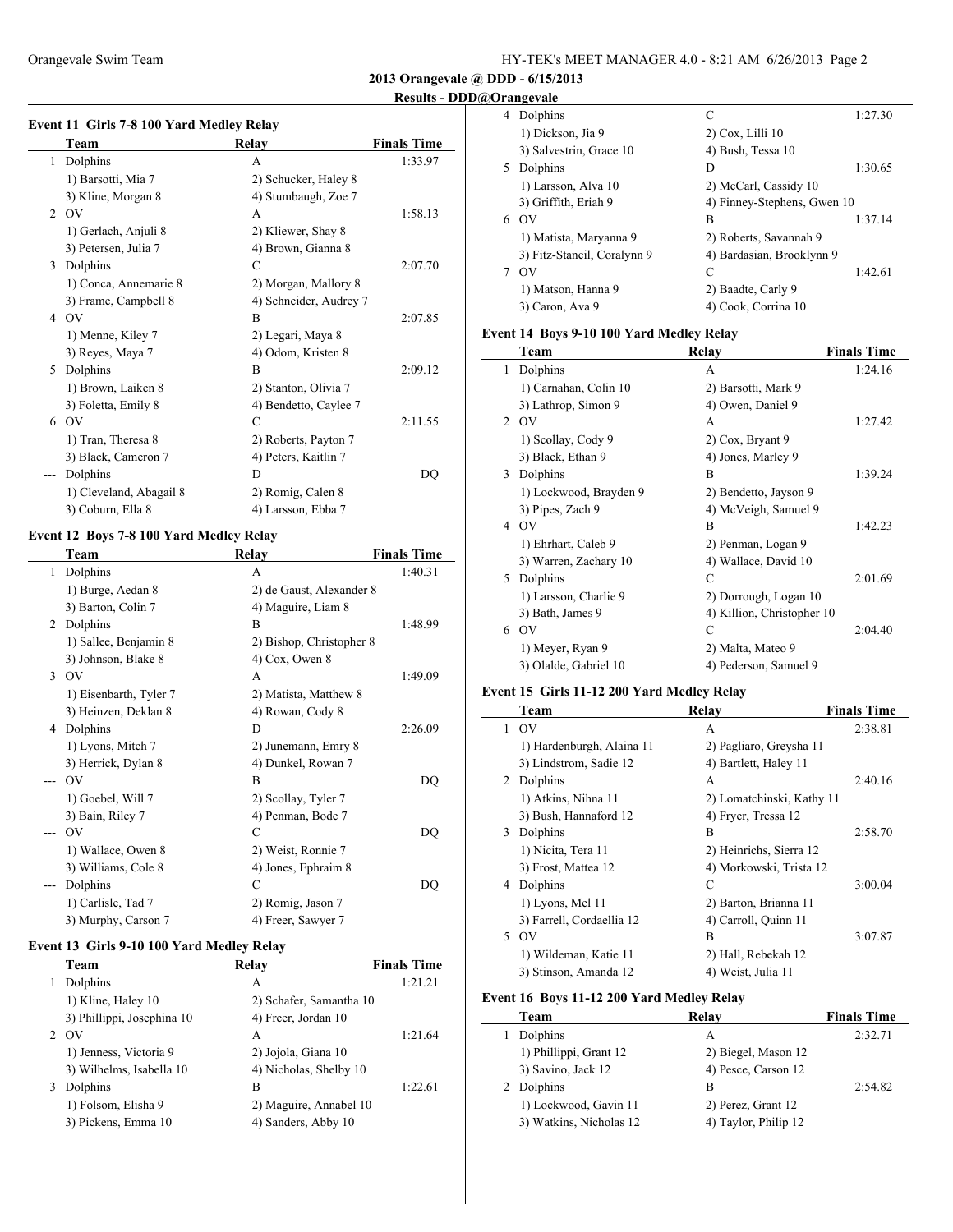## **Results - DDD@Orangevale**

# **(Event 16 Boys 11-12 200 Yard Medley Relay)**

| Team                    | Relay                            | <b>Finals Time</b> |
|-------------------------|----------------------------------|--------------------|
| O <sub>V</sub><br>$---$ | А                                | DO                 |
| 1) Weist, David 12      | 2) Kliewer, Evan 11              |                    |
| $3)$ Boe, Jacob 12      | 4) Bardasian, Gannon 11          |                    |
| OV<br>$---$             | В                                | DO                 |
| 1) Odom, Grant 11       | 2) Dill, Laroy 12                |                    |
| 3) Caron, Reed 12       | 4) Polich, Austin 12             |                    |
| Dolphins<br>$---$       | С                                | DO                 |
| 1) Stewart, David 12    | 2) Bunce, Logan 11               |                    |
| 3) Farrell, Toran 11    | 4) Johnson-Wheaton, Alexander 12 |                    |

### **Event 17 Girls 13-14 200 Yard Medley Relay**

|    | Team                      | <b>Relay</b>             | <b>Finals Time</b> |
|----|---------------------------|--------------------------|--------------------|
| 1  | Dolphins                  | A                        | 2:17.91            |
|    | 1) Richardson, Orlaith 13 | $2)$ Ling, Erin 13       |                    |
|    | 3) Maguire, Violet 13     | 4) Heinrichs, Breanna 14 |                    |
|    | 2 Dolphins                | B                        | 2:22.29            |
|    | 1) Bennett, Elizabeth 14  | 2) Lomatchinski, Mary 13 |                    |
|    | 3) Bishop, Catherine 13   | 4) O'Donnell, Emily 14   |                    |
| 3  | Dolphins                  | C                        | 2:36.70            |
|    | 1) Smith, Maddie 14       | 2) Ganzert, Lindsey 14   |                    |
|    | 3) Page, Rebecca 14       | 4) Hudak, Jana 13        |                    |
| 4  | Dolphins                  | D                        | 2:57.16            |
|    | 1) Bunce, Kayleigh 13     | 2) Carnahan, Peyton 13   |                    |
|    | 3) Arnold, Jacqueline 13  | 4) Farrell, Vivianne 14  |                    |
| 5. | OV                        | A                        | 3:13.72            |
|    | 1) Pederson, Kyra 14      | 2) Olalde, Desia 13      |                    |
|    | 3) Warren, Katelyn 14     | 4) Polich, Brianna 14    |                    |

## **Event 18 Boys 13-14 200 Yard Medley Relay**

|       | Team                         | Relay                  | <b>Finals Time</b> |
|-------|------------------------------|------------------------|--------------------|
| 1     | Dolphins                     | A                      | 2:04.11            |
|       | 1) Holifield-Helm, Marcus 13 | 2) Phillippi, Aaron 14 |                    |
|       | 3) Hasemeier, Hank 14        | 4) Fryer, Colton 13    |                    |
|       | 2 OV                         | A                      | 2:34.50            |
|       | 1) Heinzen, Kallen 14        | $2)$ Cox, Alex 13      |                    |
|       | 3) Bardasian, Zachary 13     | 4) Weist, Andrew 13    |                    |
| 3     | Dolphins                     | C                      | 2:58.76            |
|       | 1) Owen, Nicholas 13         | 2) Bumgarner, Isaac 13 |                    |
|       | 3) Taylor, CJ 13             | 4) Arnold, Brandon 13  |                    |
| $---$ | Dolphins                     | B                      | DO                 |
|       | 1) Watkins, Noah 14          | 2) Atkins, Joshua 14   |                    |
|       | 3) Pesko, Keefe 13           | 4) Keeton, Carson 14   |                    |
|       |                              |                        |                    |

## **Event 19 Girls 15-18 200 Yard Medley Relay**

|    | Team                   | Relay                         | <b>Finals Time</b> |
|----|------------------------|-------------------------------|--------------------|
| 1. | Dolphins               | A                             | 2:09.89            |
|    | 1) Watkins, Kaitlin 16 | 2) Schafer, Brionna 15        |                    |
|    | 3) Clough, Jessica 18  | 4) Hightower, Dayna 15        |                    |
| 2  | Dolphins               | R                             | 2:15.74            |
|    | 1) Kessler, Kaitlin 18 | 2) Ganzert, Shelby 18         |                    |
|    | 3) Pesce, Lola 16      | 4) Holifield-Helm, Katryna 17 |                    |
| 3  | Dolphins               | C                             | 2:19.82            |
|    | 1) Watkins, Kendal 16  | 2) Farrell, Myrial 16         |                    |
|    | 3) D'Amico, Ellie 16   | 4) Lishman, Kaitlin 15        |                    |
| 4  | Dolphins               | D                             | 2:31.00            |
|    | 1) Morkowski, Anika 15 | 2) Moore, Megan 16            |                    |
|    | 3) Bailey, Cammie 15   | 4) Clough, Jamie 15           |                    |
|    |                        |                               |                    |

## **Event 20 Boys 15-18 200 Yard Medley Relay**

| Team                    | Relay                       | <b>Finals Time</b> |
|-------------------------|-----------------------------|--------------------|
| Dolphins                | А                           | 1:52.35            |
| 1) Wriedt, Garry 18     | 2) Hasemeier, Wyatt 16      |                    |
| 3) Stumbaugh, Carson 18 | 4) Thompson, Dylan 15       |                    |
| 2 Dolphins              | B                           | 1:56.44            |
| 1) Klausing, Korey 17   | 2) Plexico, Ryan 17         |                    |
| 3) Seaton, Nicholas 18  | 4) Verbitsky, Sean 17       |                    |
| Dolphins<br>3           | C                           | 2:08.54            |
| 1) McCann, Thomas 15    | 2) Lomatchinski, Anthony 15 |                    |
| 3) Bath, David 17       | 4) Watkins, Tyler 18        |                    |

## **Event 21 Girls 6 & Under 25 Yard Freestyle**

|    | Name                  |   | <b>Age Team</b> | <b>Finals Time</b> |
|----|-----------------------|---|-----------------|--------------------|
| 7  | 1-1 Barnes, Molly     | 6 | Dolphins        | 43.25              |
| 9  | 1-2 Baadte, Kadryn    | 6 | OV              | 45.25              |
| 15 | 1-3 Murphy, Emily     | 4 | Dolphins        | 1:01.66            |
| 19 | 1-4 Bennett, Miranda  | 6 | Dolphins        | 1:59.13            |
| 8  | 2-1 Jones, Isabella   | 6 | OV              | 45.08              |
| 10 | 2-2 Weist, Emily      | 5 | OV              | 50.21              |
| 11 | 2-3 Peters, Taylor    | 5 | OV              | 51.28              |
| 12 | 2-4 Cooney, Pearl     | 4 | Dolphins        | 53.43              |
| 14 | 2-5 Dorrough, Lauren  | 5 | Dolphins        | 57.14              |
| 17 | 2-6 Morgan, Naomi     | 5 | Dolphins        | 1:04.47            |
| 18 | 2-7 Musgrove, Maya    | 4 | Dolphins        | 1:31.38            |
| 1  | 3-1 Hardenburgh, Ayla | 6 | OV              | 20.40              |
| 2  | 3-2 Hunter, Jocelyn   | 6 | Dolphins        | 28.32              |
| 3  | 3-3 Cooney, Ona       | 6 | Dolphins        | 31.57              |
| 4  | 3-4 Rhodes, Julia     | 5 | OV              | 31.89              |
| 5  | 3-5 Frazer, Emma      | 5 | Dolphins        | 37.41              |
| 6  | 3-6 Musgrove, Hannah  | 5 | Dolphins        | 40.05              |
| 13 | 3-7 Malta, Milana     | 6 | OV              | 54.20              |
| 16 | 3-8 Menne, Aubrey     | 4 | OV              | 1:03.60            |

## **Event 22 Boys 6 & Under 25 Yard Freestyle**

|      | Name                   | <b>Age Team</b> | <b>Finals Time</b> |
|------|------------------------|-----------------|--------------------|
| 14   | 1-1 Phelan, Kelly      | OV<br>6         | 44.53              |
| 21   | 1-2 Hatcher, Slate     | Dolphins<br>6   | 59.40              |
| 23   | 1-3 Griffith, Brady    | Dolphins<br>6   | 1:18.26            |
| 24   | 1-4 Hansen, Zachary    | OV<br>6         | 1:20.60            |
| 6    | 2-1 Archer, Aaron      | Dolphins<br>6   | 31.24              |
| 12   | 2-2 Garel, Lincoln     | Dolphins<br>6   | 41.71              |
| 17   | 2-3 Gilbreath, Alex    | OV<br>6         | 48.58              |
| 18   | 2-4 Penman, Wyatt      | OV<br>4         | 48.98              |
| 22   | 2-5 Rhodes, Rion       | OV<br>4         | 1:01.61            |
| 7    | 3-1 Jones, Elisha      | OV<br>6         | 32.48              |
| 11   | 3-2 Aldrich, Zachary   | Dolphins<br>6   | 40.50              |
| 13   | 3-3 Brown, Logan       | OV<br>6         | 43.64              |
| 15   | 3-4 Schlag, Jaden      | Dolphins<br>6   | 44.71              |
| 16   | 3-5 Kalteren, Camden   | Dolphins<br>6   | 46.95              |
| 19   | 3-6 Williams, Connor   | OV<br>6         | 49.40              |
| 20   | 3-7 Owen, Stephen      | Dolphins<br>6   | 51.14              |
| 1    | 4-1 Archer, Ryan       | Dolphins<br>6   | 27.36              |
| 2    | 4-2 Petersen, Nicholas | OV<br>6         | 27.90              |
| $*3$ | 4-3 Cook, Micah        | OV<br>6         | 28.94              |
| $*3$ | 4-3 Cleveland, Samuel  | Dolphins<br>6   | 28.94              |
| 5    | 4-5 Pratt, Cole        | Dolphins<br>5   | 29.76              |
| 8    | 4-6 Schneider, Mason   | Dolphins<br>5   | 34.55              |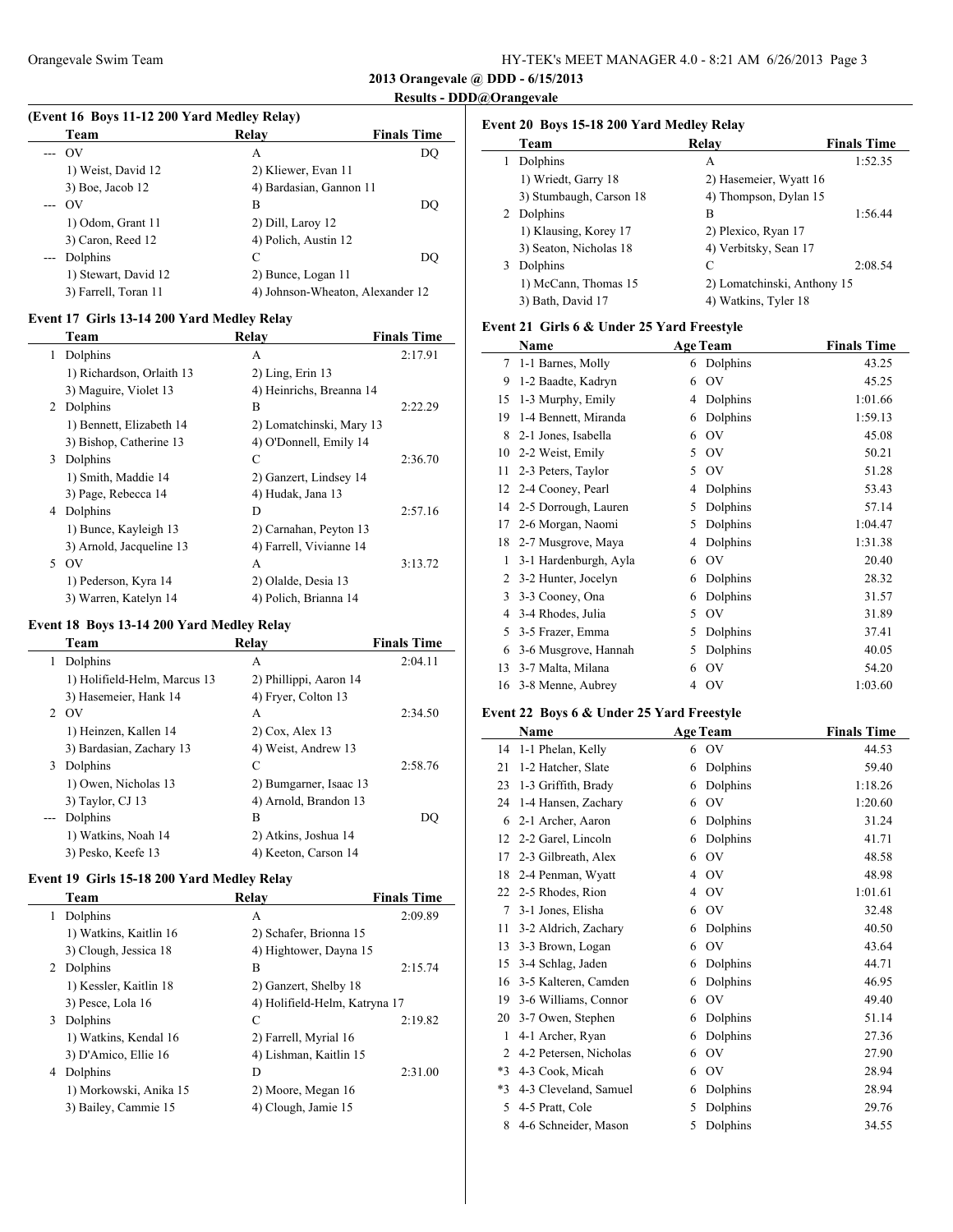| HY-TEK's MEET MANAGER 4.0 - 8:21 AM 6/26/2013 Page 4 |  |  |  |
|------------------------------------------------------|--|--|--|
|------------------------------------------------------|--|--|--|

**Results - DDD@Orangevale**

| 10 4-5 Bain, Riley     | 7. OV      | 24.72 |
|------------------------|------------|-------|
| 11 4-6 Barton, Colin   | 7 Dolphins | 24.82 |
| 12 4-7 Carroll, Seamus | 8 Dolphins | 25.43 |
| 18 4-8 Goebel, Will    | 7 OV       | 28.56 |

#### **Event 23 Girls 7-8 25 Yard Freestyle**

**(Event 22 Boys 6 & Under 25 Yard Freestyle)**

|    | Name                   |   | <b>Age Team</b> | <b>Finals Time</b> |  |
|----|------------------------|---|-----------------|--------------------|--|
| 22 | 1-1 Cleveland, Abagail | 8 | Dolphins        | 30.09              |  |
| 24 | 1-2 Gerlach, Anjuli    | 8 | OV              | 31.31              |  |
| 25 | 1-3 Larsson, Ebba      | 7 | Dolphins        | 32.32              |  |
| 27 | 1-4 Matson, Isabella   | 7 | OV              | 33.45              |  |
| 29 | 1-5 Mahoney, Ellie     | 8 | OV              | 41.38              |  |
| 4  | 2-1 Ewert, Delaney     | 7 | Dolphins        | 23.27              |  |
| 11 | 2-2 Romig, Calen       | 8 | Dolphins        | 25.12              |  |
| 12 | 2-3 Roberts, Shelbie   | 7 | OV              | 25.58              |  |
| 16 | 2-4 McGee, Mallory     | 8 | Dolphins        | 26.86              |  |
| 17 | 2-5 Coburn, Ella       | 8 | Dolphins        | 27.43              |  |
| 20 | 2-6 Bernino, Lucy      | 7 | OV              | 28.20              |  |
| 23 | 2-7 Slama, Brianne     | 7 | OV              | 31.08              |  |
| 28 | 2-8 Reyes, Maya        | 7 | OV              | 34.96              |  |
| 6  | 3-1 Tran, Theresa      | 8 | OV              | 23.82              |  |
| 7  | 3-2 Schneider, Audrey  | 7 | Dolphins        | 23.89              |  |
| 9  | 3-3 Ussher, Cami       | 8 | Dolphins        | 24.71              |  |
| 14 | 3-4 Bendetto, Caylee   | 7 | Dolphins        | 26.67              |  |
| 15 | 3-5 Peters, Kaitlin    | 7 | OV              | 26.68              |  |
| 19 | 3-6 Komsky, Vara       | 8 | <b>OV</b>       | 27.67              |  |
| 21 | 3-7 Legari, Maya       | 8 | <b>OV</b>       | 29.50              |  |
|    | 26 3-8 Brown, Laiken   | 8 | Dolphins        | 33.42              |  |
| 1  | 4-1 Kline, Morgan      | 8 | Dolphins        | 20.07              |  |
| 2  | 4-2 Stumbaugh, Zoe     | 7 | Dolphins        | 20.50              |  |
| 3  | 4-3 Kliewer, Shav      | 8 | <b>OV</b>       | 22.42              |  |
| 5  | 4-4 Schucker, Haley    | 8 | Dolphins        | 23.66              |  |
| 7  | 4-5 Stanton, Olivia    | 7 | Dolphins        | 23.89              |  |
| 10 | 4-6 Menne, Kiley       | 7 | OV              | 25.11              |  |
| 13 | 4-7 Petersen, Julia    | 7 | OV              | 25.68              |  |
| 18 | 4-8 Odom. Kristen      | 8 | OV              | 27.49              |  |

**Name Age Team Finals Time** 9 4-7 Turner, Harrison 4 OV 34.89 10 4-8 Mitchell, Gage 6 OV 38.60

### **Event 24 Boys 7-8 25 Yard Freestyle**

|    | Name                    |   | <b>Age Team</b> | <b>Finals Time</b> |
|----|-------------------------|---|-----------------|--------------------|
| 3  | 1-1 Junemann, Emry      | 8 | Dolphins        | 21.57              |
| 15 | 1-2 Nicita, Kai         | 8 | Dolphins        | 26.79              |
| 17 | 1-3 Herrick, Dylan      | 8 | Dolphins        | 27.48              |
| 23 | 1-4 Hopson, Jack        | 7 | Dolphins        | 52.60              |
| 9  | 2-1 Carlisle, Tad       | 7 | Dolphins        | 24.71              |
| 20 | 2-2 Freer, Sawyer       | 7 | Dolphins        | 30.57              |
| 21 | 2-3 Dunkel, Rowan       | 7 | Dolphins        | 35.65              |
| 22 | 2-4 Romig, Jason        | 7 | Dolphins        | 37.78              |
| 6  | 3-1 Sallee, Benjamin    | 8 | Dolphins        | 23.56              |
| 7  | 3-2 Johnson, Blake      | 8 | Dolphins        | 24.54              |
| 8  | 3-3 Barnes, Jackson     | 8 | Dolphins        | 24.65              |
| 13 | 3-4 Wallace, Owen       | 8 | OV              | 25.80              |
| 14 | 3-5 Bishop, Christopher | 8 | Dolphins        | 26.60              |
| 16 | 3-6 Williams, Cole      | 8 | <b>OV</b>       | 26.87              |
| 19 | 3-7 Jones, Ephraim      | 8 | OV              | 30.47              |
| 1  | 4-1 Maguire, Liam       | 8 | Dolphins        | 21.01              |
| 2  | 4-2 Cox, Owen           | 8 | Dolphins        | 21.07              |
| 4  | 4-3 Penman, Bode        | 7 | OV              | 22.45              |
| 5  | 4-4 Eisenbarth, Tyler   |   | <b>OV</b>       | 22.91              |

### **Event 25 Girls 9-10 25 Yard Freestyle**

|    | Name                       |    | <b>Age Team</b> | <b>Finals Time</b> |
|----|----------------------------|----|-----------------|--------------------|
| 2  | 1-1 Schafer, Samantha      | 10 | Dolphins        | 16.81              |
| 19 | 1-2 Baadte, Carly          | 9  | <b>OV</b>       | 21.97              |
| 24 | 1-3 McLees, Maddie         | 9  | Dolphins        | 25.39              |
| 26 | 1-4 Young, Livia           | 9  | Dolphins        | 26.61              |
| 28 | 1-5 Karaetyan, Rosa        | 9  | O <sub>V</sub>  | 27.82              |
| 29 | 1-6 Ingersoll, Kiersten    | 9  | O <sub>V</sub>  | 29.15              |
| 9  | 2-1 Brown, Lexi            | 10 | Dolphins        | 19.42              |
| 14 | 2-2 Frost, Hannah          | 10 | Dolphins        | 20.98              |
| 17 | 2-3 McCarl, Cassidy        | 10 | Dolphins        | 21.87              |
| 18 | 2-4 Stanton, Sarah         | 10 | Dolphins        | 21.96              |
| 20 | 2-5 Mitchell, Reese        | 9  | OV              | 22.19              |
| 23 | 2-6 Owen, Rachel           | 9  | O <sub>V</sub>  | 24.72              |
| 27 | 2-7 Walder, Georgia        | 9  | O <sub>V</sub>  | 27.44              |
| 7  | 3-1 Larsson, Alva          | 10 | Dolphins        | 19.35              |
| 8  | 3-2 Maguire, Annabel       | 10 | Dolphins        | 19.38              |
| 11 | 3-3 Schlag, Alleah         | 10 | Dolphins        | 19.69              |
| 12 | 3-4 Caron, Ava             | 9  | OV              | 20.31              |
| 13 | 3-5 Finney-Stephens, Gwen  | 10 | Dolphins        | 20.90              |
| 15 | 3-6 Cook, Corrina          | 10 | O <sub>V</sub>  | 21.27              |
| 21 | 3-7 Bernino, Hannah        | 9  | OV              | 23.10              |
| 22 | 3-8 Matson, Hanna          | 9  | OV              | 23.78              |
| 1  | 4-1 Freer, Jordan          | 10 | Dolphins        | 16.48              |
| 3  | 4-2 Cox, Lilli             | 10 | Dolphins        | 17.23              |
| 4  | 4-3 Pickens, Emma          | 10 | Dolphins        | 17.73              |
| 5  | 4-4 Sanders, Abby          | 10 | Dolphins        | 18.44              |
| 6  | 4-5 Fitz-Stancil, Coralynn | 9  | OV              | 18.45              |
| 10 | 4-6 Nicholas, Shelby       | 10 | OV              | 19.55              |
| 16 | 4-7 Bardasian, Brooklynn   | 9  | O <sub>V</sub>  | 21.86              |
| 25 | 4-8 Matista, Maryanna      | 9  | OV              | 26.24              |

## **Event 26 Boys 9-10 25 Yard Freestyle**

 $\overline{a}$ 

|    | Name                     |    | <b>Age Team</b> | <b>Finals Time</b> |
|----|--------------------------|----|-----------------|--------------------|
| 10 | 1-1 Hermosillo, Aayden   | 10 | Dolphins        | 22.59              |
| 12 | 1-2 Pipes, Zach          | 9  | Dolphins        | 22.89              |
| 15 | 1-3 Malta, Mateo         | 9  | OV              | 23.80              |
| 19 | 1-4 Killion, Christopher | 10 | Dolphins        | 27.88              |
| 20 | 1-5 Schafer, Walden      | 9  | Dolphins        | 31.76              |
| 4  | 2-1 Carnahan, Connor     | 9  | Dolphins        | 19.99              |
| 8  | 2-2 Wallace, David       | 10 | OV              | 21.35              |
| 9  | 2-3 Dorrough, Logan      | 10 | Dolphins        | 22.27              |
| 13 | 2-4 Lockwood, Brayden    | 9  | Dolphins        | 23.38              |
| 14 | 2-5 Ehrhart, Caleb       | 9  | OV              | 23.49              |
| 17 | 2-6 Larsson, Charlie     | 9  | Dolphins        | 24.03              |
| 18 | 2-7 Pederson, Samuel     | 9  | OV              | 27.33              |
| 1  | 3-1 Owen, Daniel         | 9  | Dolphins        | 16.99              |
| 2  | 3-2 Lathrop, Simon       | 9  | Dolphins        | 19.20              |
| 3  | 3-3 McVeigh, Samuel      | 9  | Dolphins        | 19.68              |
| 5  | 3-4 Penman, Logan        | 9  | OV              | 20.27              |
| 6  | 3-5 Warren, Zachary      | 10 | OV              | 20.48              |
| 7  | 3-6 Bendetto, Jayson     | 9  | Dolphins        | 20.70              |
| 11 | 3-7 Meyer, Ryan          | 9  | OV              | 22.79              |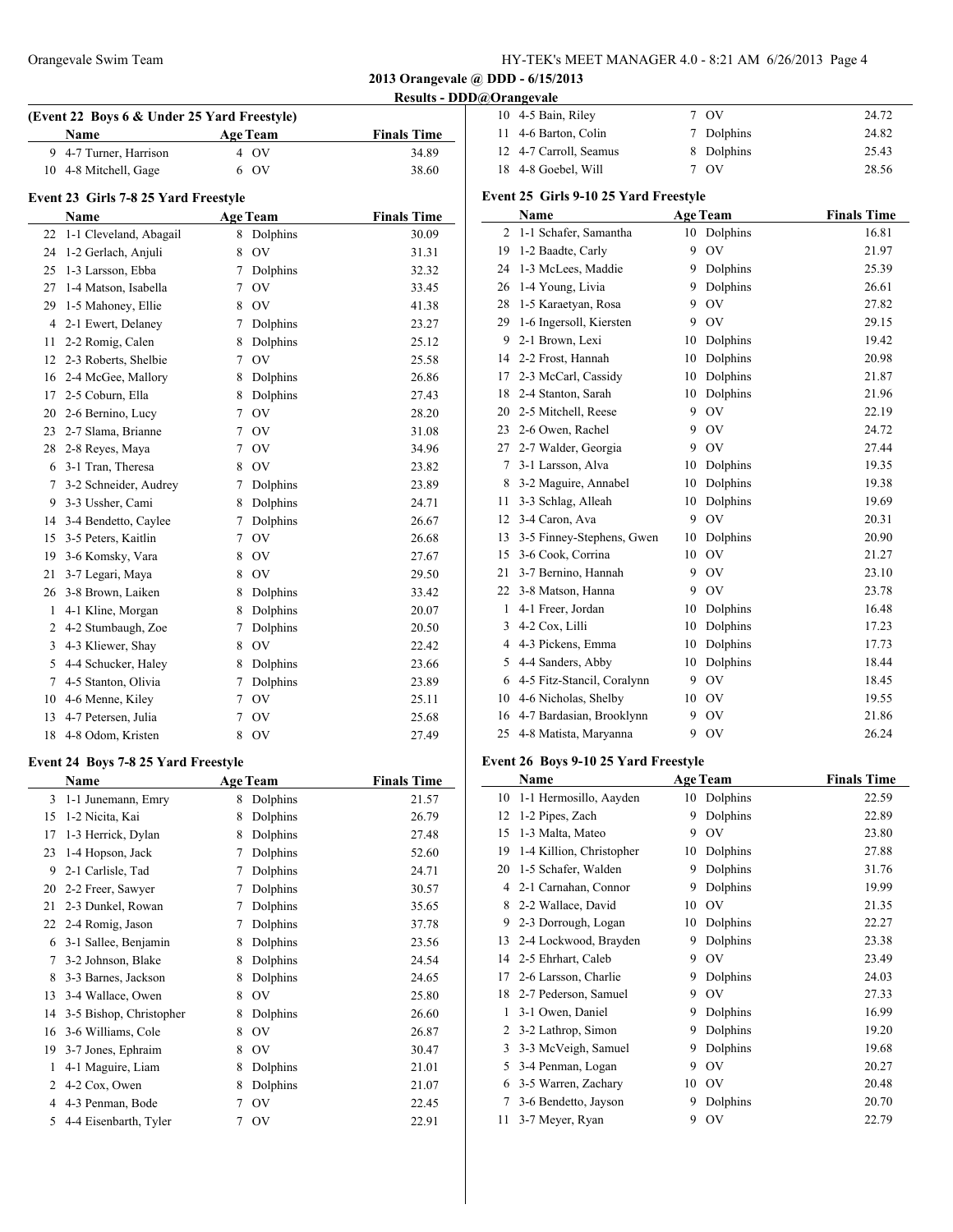**Results - DDD@Orangevale**

| (Event 26 Boys 9-10 25 Yard Freestyle) |                                        |    |                 |                    |  |  |  |
|----------------------------------------|----------------------------------------|----|-----------------|--------------------|--|--|--|
|                                        | Name                                   |    | <b>Age Team</b> | <b>Finals Time</b> |  |  |  |
|                                        | 16 3-8 Olalde, Gabriel                 |    | 10 OV           | 23.81              |  |  |  |
|                                        | Event 27 Girls 11-12 50 Yard Freestyle |    |                 |                    |  |  |  |
|                                        | <b>Name</b>                            |    | <b>Age Team</b> | <b>Finals Time</b> |  |  |  |
| 8                                      | 1-1 Lyons, Mel                         | 11 | Dolphins        | 40.15              |  |  |  |
| 11                                     | 1-2 Bumgarner, Elle                    | 11 | Dolphins        | 42.00              |  |  |  |
| 13                                     | 1-3 Klausing, Sophia                   | 11 | Dolphins        | 45.27              |  |  |  |
| 7                                      | 2-1 Heinrichs, Sierra                  | 12 | Dolphins        | 38.34              |  |  |  |
| 10                                     | 2-2 Carroll, Quinn                     | 11 | Dolphins        | 41.10              |  |  |  |
| 12                                     | 2-3 Smith, Myranda                     | 11 | Dolphins        | 43.26              |  |  |  |
| 15                                     | 2-4 Wilson, Katelin                    | 11 | O <sub>V</sub>  | 48.92              |  |  |  |
| 16                                     | 2-5 Pellegrini, Ellie                  | 11 | OV              | 49.42              |  |  |  |
| 17                                     | 2-6 Karaetyan, Naomi                   | 11 | OV              | 51.03              |  |  |  |
| 1                                      | 3-1 Lomatchinski, Kathy                | 11 | Dolphins        | 34.45              |  |  |  |
| 2                                      | 3-2 Fryer, Tressa                      | 12 | Dolphins        | 34.61              |  |  |  |
| 3                                      | 3-3 Pagliaro, Greysha                  | 11 | OV              | 35.26              |  |  |  |
| 4                                      | 3-4 Bartlett, Haley                    | 11 | O <sub>V</sub>  | 35.97              |  |  |  |
| 5                                      | 3-5 Morkowski, Trista                  | 12 | Dolphins        | 37.41              |  |  |  |
| 6                                      | 3-6 Stinson, Amanda                    | 12 | <b>OV</b>       | 37.99              |  |  |  |
| 9                                      | 3-7 Frost, Mattea                      | 12 | Dolphins        | 40.67              |  |  |  |
| 14                                     | 3-8 Wildeman, Katie                    | 11 | OV              | 45.77              |  |  |  |
|                                        |                                        |    |                 |                    |  |  |  |

## **Event 28 Boys 11-12 50 Yard Freestyle**

| Name |                             |    | <b>Age Team</b> | <b>Finals Time</b> |
|------|-----------------------------|----|-----------------|--------------------|
| 15   | 1-1 Miller, Cade            | 12 | Dolphins        | 47.72              |
| 17   | 1-2 Hornstein, Seth         | 12 | Dolphins        | 48.43              |
| 18   | 1-3 Farrell, Toran          | 11 | Dolphins        | 51.76              |
| 19   | 1-4 Spelhaug, Justin        | 11 | Dolphins        | 53.59              |
| 6    | 2-1 Heinzen, Trayton        | 11 | OV              | 38.42              |
| 9    | 2-2 Odom, Grant             | 11 | OV              | 38.83              |
| 10   | 2-3 Lockwood, Gavin         | 11 | Dolphins        | 39.19              |
| 12   | 2-4 Bunce, Logan            | 11 | Dolphins        | 41.80              |
| 13   | 2-5 Stewart, David          | 12 | Dolphins        | 43.36              |
| 14   | 2-6 Johnson-Wheaton, Alexar | 12 | Dolphins        | 46.07              |
| 16   | 2-7 Dill, Laroy             | 12 | OV              | 47.98              |
| 20   | 2-8 Ingersoll, Aden         | 12 | OV              | 54.02              |
| 1    | 3-1 Savino, Jack            | 12 | Dolphins        | 30.59              |
| 2    | 3-2 Phillippi, Grant        | 12 | Dolphins        | 33.19              |
| 3    | 3-3 Pesce, Carson           | 12 | Dolphins        | 33.89              |
| 4    | 3-4 Taylor, Philip          | 12 | Dolphins        | 34.78              |
| 5    | 3-5 Weist, David            | 12 | OV              | 37.87              |
| 6    | 3-6 Bardasian, Gannon       | 11 | OV              | 38.42              |
| 8    | 3-7 Walder, Pace            | 11 | OV              | 38.53              |
| 11   | 3-8 Polich, Austin          | 12 | OV              | 41.37              |

## **Event 29 Girls 13-14 50 Yard Freestyle**

 $\overline{\phantom{0}}$ 

| <b>Name</b> | <b>Age Team</b>                                                                                                                                                                                                                                              | <b>Finals Time</b> |
|-------------|--------------------------------------------------------------------------------------------------------------------------------------------------------------------------------------------------------------------------------------------------------------|--------------------|
|             | 14 Dolphins                                                                                                                                                                                                                                                  | 37.79              |
|             | Dolphins<br>13                                                                                                                                                                                                                                               | 38.30              |
|             | 14 Dolphins                                                                                                                                                                                                                                                  | 30.78              |
|             | Dolphins<br>13                                                                                                                                                                                                                                               | 31.19              |
|             | Dolphins<br>14                                                                                                                                                                                                                                               | 33.86              |
|             | Dolphins<br>13                                                                                                                                                                                                                                               | 35.21              |
|             | Dolphins<br>13                                                                                                                                                                                                                                               | 36.83              |
|             | Dolphins<br>13                                                                                                                                                                                                                                               | 36.94              |
|             | Dolphins<br>14                                                                                                                                                                                                                                               | 37.35              |
|             | Dolphins<br>14                                                                                                                                                                                                                                               | 38.21              |
|             | 13 1-1 Killion, Mickayla<br>15 1-2 Bunce, Kayleigh<br>4 2-1 Page, Rebecca<br>5 2-2 Richardson, Orlaith<br>8 2-3 Moore, Emily<br>9 2-4 Klas, Grace<br>10 2-5 Carnahan, Peyton<br>11 2-6 Arnold, Jacqueline<br>12 2-7 Smith, Maddie<br>14 2-8 Ganzert, Lindsey |                    |

| $-$ ,                    |             |       |
|--------------------------|-------------|-------|
| 1 3-1 Heinrichs, Breanna | 14 Dolphins | 29.40 |
| $2$ 3-2 Ling, Erin       | 13 Dolphins | 29.61 |
| 3 3-3 O'Donnell, Emily   | 14 Dolphins | 29.95 |
| 6 3-4 Polich, Brianna    | 14 OV       | 32.24 |
| 7 3-5 Bennett, Elizabeth | 14 Dolphins | 32.81 |
| 16 3-6 Warren, Katelyn   | 14 OV       | 40.11 |
| 17 3-7 Pederson, Kyra    | 14 OV       | 40.28 |
| 18 3-8 Olalde, Desia     | $\alpha$    | 57.43 |

## **Event 30 Boys 13-14 50 Yard Freestyle**

|    | Name                         |    | <b>Age Team</b> | <b>Finals Time</b> |
|----|------------------------------|----|-----------------|--------------------|
|    | 7 1-1 Owen, Nicholas         | 13 | Dolphins        | 34.75              |
| 8  | 1-2 Arnold, Brandon          | 13 | Dolphins        | 36.31              |
|    | 10 1-3 Atkins, Joshua        | 14 | Dolphins        | 36.93              |
| 11 | 1-4 Bumgarner, Isaac         | 13 | Dolphins        | 45.63              |
| 1. | 2-1 Hasemeier, Hank          | 14 | Dolphins        | 25.16              |
|    | 2 2-2 Fryer, Colton          | 13 | Dolphins        | 27.67              |
|    | 3 2-3 Holifield-Helm, Marcus | 13 | Dolphins        | 27.86              |
|    | 4 2-4 Phillippi, Aaron       | 14 | Dolphins        | 28.04              |
|    | 5 2-5 Dill, Arthur           | 13 | - OV            | 31.54              |
| 6. | 2-6 Cox, Alex                | 13 | - OV            | 31.60              |
| 9. | 2-7 Bardasian, Zachary       | 13 | OV              | 36.51              |
|    | 12 2-8 Mahoney, Ben          | 13 | - OV            | 59.94              |

### **Event 31 Girls 15-18 50 Yard Freestyle**

|    | Name                   |    | <b>Age Team</b> | <b>Finals Time</b> |
|----|------------------------|----|-----------------|--------------------|
|    | 5 1-1 Lishman, Kaitlin | 15 | Dolphins        | 30.30              |
| 7  | 1-2 Bailey, Cammie     | 15 | Dolphins        | 31.00              |
| 8  | 1-3 Moore, Megan       | 16 | Dolphins        | 31.69              |
| 9  | 1-4 Farrell, Myrial    | 16 | Dolphins        | 32.09              |
| 10 | 1-5 Clough, Jamie      | 15 | Dolphins        | 33.25              |
| 11 | 1-6 Heller, Melissa    | 15 | Dolphins        | 33.28              |
| 12 | 1-7 Morkowski, Anika   | 15 | Dolphins        | 33.73              |
| 13 | 1-8 Klausing, Summer   | 15 | Dolphins        | 37.70              |
|    | 2-1 Clough, Jessica    | 18 | Dolphins        | 28.23              |
| 2  | 2-2 Hightower, Dayna   | 15 | Dolphins        | 28.43              |
| 3  | 2-3 Weist, Christina   |    | 16 OV           | 28.62              |
| 4  | 2-4 Watkins, Kaitlin   | 16 | Dolphins        | 28.63              |
| 6. | 2-5 Watkins, Kendal    | 16 | Dolphins        | 30.55              |
|    | 2- Brocker, Micah      | 15 | Dolphins        | X30.34             |

#### **Event 32 Boys 15-18 50 Yard Freestyle**

| Name |                                             | <b>Age Team</b> |             | <b>Finals Time</b> |  |
|------|---------------------------------------------|-----------------|-------------|--------------------|--|
|      | 6 1-1 Klausing, Korey                       | 17              | Dolphins    | 25.86              |  |
| 7    | 1-2 Verbitsky, Sean                         | 17              | Dolphins    | 27.61              |  |
| 8    | 1-3 Watkins, Tyler                          | 18              | Dolphins    | 28.30              |  |
| 9.   | 1-4 McCann, Thomas                          |                 | 15 Dolphins | 28.32              |  |
|      | 10 1-5 Lomatchinski, Anthony                |                 | 15 Dolphins | 29.68              |  |
| 1    | 2-1 Stumbaugh, Carson                       | 18              | Dolphins    | 23.61              |  |
|      | 2 2-2 Wriedt, Garry                         | 18              | Dolphins    | 24.48              |  |
|      | 3 2-3 Hasemeier, Wyatt                      |                 | 16 Dolphins | 25.25              |  |
|      | 4 2-4 McLean, Lucas                         | 17              | $\alpha$    | 25.28              |  |
|      | 5 2-5 Seaton, Nicholas                      | 18              | Dolphins    | 25.81              |  |
|      | Event 33 Girls 6 & Under 25 Yard Backstroke |                 |             |                    |  |
| Name |                                             | A oe Team       |             | Finals Time        |  |

| Name                    | <b>Age Team</b> | <b>Finals Time</b> |
|-------------------------|-----------------|--------------------|
| --- 1- Bennett, Miranda | 6 Dolphins      | DO                 |
| --- 1- Murphy, Emily    | 4 Dolphins      | DO                 |
| 3 2-1 Rhodes, Julia     | 5 OV            | 39.13              |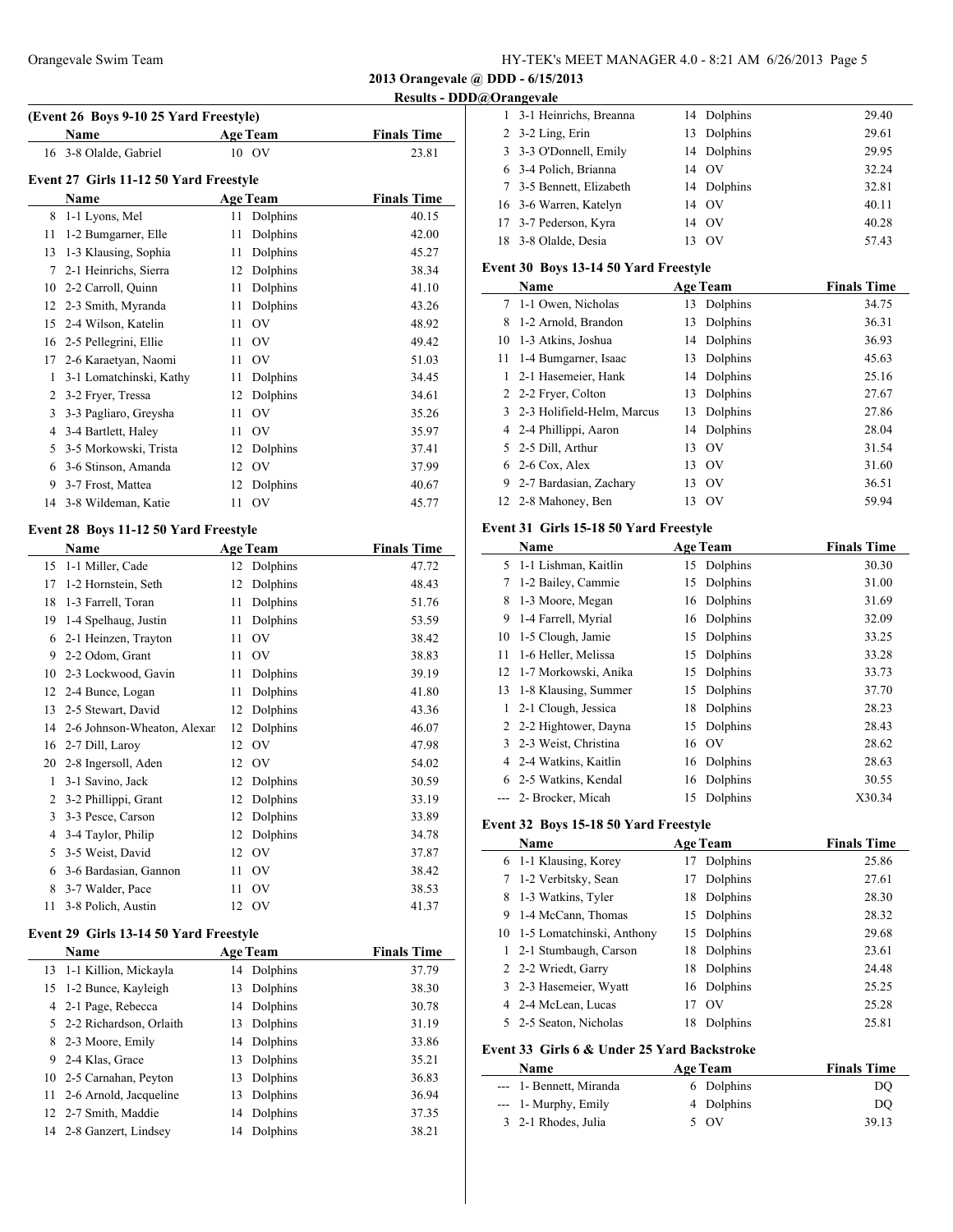**2013 Orangevale @ DDD - 6/15/2013**

**Results - DDD@Orangevale**

|  |  | (Event 33 Girls 6 & Under 25 Yard Backstroke) |
|--|--|-----------------------------------------------|
|  |  |                                               |

|    | <b>Name</b>             |    | <b>Age Team</b> | <b>Finals Time</b> |
|----|-------------------------|----|-----------------|--------------------|
|    | 8 2-2 Morgan, Naomi     |    | 5 Dolphins      | 50.17              |
| 9  | 2-3 Peters, Taylor      | 5  | OV              | 51.52              |
|    | 12 2-4 Cooney, Pearl    | 4  | Dolphins        | 1:02.07            |
|    | 13 2-5 Musgrove, Maya   | 4  | Dolphins        | 1:05.75            |
|    | 14 2-6 Dorrough, Lauren | 5. | Dolphins        | 1:17.47            |
|    | 3-1 Hardenburgh, Ayla   | 6  | $\rm OV$        | 22.98              |
| 2  | 3-2 Frazer, Emma        | 5. | Dolphins        | 34.71              |
|    | 4 3-3 Cooney, Ona       | 6  | Dolphins        | 40.34              |
| 5. | 3-4 Hunter, Jocelyn     | 6  | Dolphins        | 42.34              |
| 6  | 3-5 Musgrove, Hannah    | 5. | Dolphins        | 43.79              |
| 7  | 3-6 Baadte, Kadryn      | 6  | OV              | 49.59              |
| 10 | 3-7 Malta, Milana       | 6  | OV              | 53.48              |
| 11 | 3-8 Jones, Isabella     | 6  | $\rm OV$        | 1:01.47            |
|    |                         |    |                 |                    |

## **Event 34 Boys 6 & Under 25 Yard Backstroke**

|       | Name                   |   | <b>Age Team</b> | <b>Finals Time</b> |
|-------|------------------------|---|-----------------|--------------------|
| 9     | 1-1 Phelan, Kelly      | 6 | OV              | 47.93              |
| 18    | 1-2 Hatcher, Slate     | 6 | Dolphins        | 1:07.08            |
| 8     | 2-1 Gilbreath, Alex    | 6 | OV              | 46.17              |
| 13    | 2-2 Garel, Lincoln     | 6 | Dolphins        | 52.68              |
| 17    | 2-3 Williams, Connor   | 6 | OV              | 1:00.30            |
| 19    | 2-4 Hansen, Zachary    | 6 | OV              | 1:07.32            |
| 20    | 2-5 Penman, Wyatt      | 4 | O <sub>V</sub>  | 1:18.14            |
| 21    | 2-6 Griffith, Brady    | 6 | Dolphins        | 1:26.55            |
| 22    | 2-7 Owen, Stephen      | 6 | Dolphins        | 1:32.91            |
| 3     | 3-1 Petersen, Nicholas | 6 | O <sub>V</sub>  | 39.76              |
| 4     | 3-2 Archer, Aaron      | 6 | Dolphins        | 40.12              |
| 5     | 3-3 Archer, Ryan       | 6 | Dolphins        | 42.36              |
| 11    | 3-4 Kalteren, Camden   | 6 | Dolphins        | 49.88              |
| 14    | 3-5 Aldrich, Zachary   | 6 | Dolphins        | 53.20              |
| 16    | 3-6 Brown, Logan       | 6 | OV              | 58.97              |
| 1     | 4-1 Cleveland, Samuel  | 6 | Dolphins        | 32.75              |
| 2     | 4-2 Pratt, Cole        | 5 | Dolphins        | 35.37              |
| 6     | 4-3 Cook, Micah        | 6 | OV              | 43.03              |
| 7     | 4-4 Turner, Harrison   | 4 | OV              | 43.47              |
| 10    | 4-5 Schneider, Mason   | 5 | Dolphins        | 49.41              |
| 12    | 4-6 Mitchell, Gage     | 6 | OV              | 50.74              |
| 15    | 4-7 Schlag, Jaden      | 6 | Dolphins        | 54.29              |
| $---$ | 4- Jones, Elisha       | 6 | OV              | DQ                 |

## **Event 35 Girls 7-8 25 Yard Backstroke**

|    | <b>Name</b>               |   | <b>Age Team</b> | <b>Finals Time</b> |
|----|---------------------------|---|-----------------|--------------------|
| 11 | 1-1 Ewert, Delaney        |   | Dolphins        | 30.30              |
| 18 | 1-2 McGee, Mallory        | 8 | Dolphins        | 33.46              |
| 24 | 1-3 Reves, Maya           |   | O <sub>V</sub>  | 37.99              |
| 28 | 1-4 Matson, Isabella      |   | OV              | 40.03              |
| 29 | 1-5 Mahoney, Ellie        | 8 | OV              | 44.67              |
| 7  | 2-1 Komsky, Vara          | 8 | OV              | 29.92              |
|    | 12 2-2 Romig, Calen       | 8 | Dolphins        | 30.39              |
|    | 15 2-3 Slama, Brianne     |   | OV              | 32.13              |
|    | 16 2-4 Bernino, Lucy      |   | O <sub>V</sub>  | 32.21              |
|    | 20 2-5 Cleveland, Abagail | 8 | Dolphins        | 34.56              |
|    | 22 2-6 Black, Cameron     |   | O <sub>V</sub>  | 37.04              |
|    | 23 2-7 Larsson, Ebba      |   | Dolphins        | 37.54              |
|    | 25 2-8 Coburn, Ella       | 8 | Dolphins        | 38.40              |
| 3  | 3-1 Frame, Campbell       |   | Dolphins        | 28.25              |
|    |                           |   |                 |                    |

|    | 4 3-2 Morgan, Mallory | 8 | Dolphins                      | 29.11 |
|----|-----------------------|---|-------------------------------|-------|
| 5  | 3-3 Odom, Kristen     | 8 | OV                            | 29.17 |
| 8  | 3-4 Roberts, Shelbie  | 7 | OV                            | 29.97 |
| 9  | 3-5 Conca, Annemarie  | 8 | Dolphins                      | 30.18 |
| 14 | 3-6 Ussher, Cami      | 8 | Dolphins                      | 31.53 |
| 19 | 3-7 Legari, Maya      | 8 | O <sub>V</sub>                | 33.81 |
| 21 | 3-8 Roberts, Payton   |   | $\overline{\text{O}}\text{V}$ | 35.28 |
| 1  | 4-1 Kline, Morgan     | 8 | Dolphins                      | 25.30 |
| 2  | 4-2 Barsotti, Mia     |   | Dolphins                      | 27.03 |
| 6  | 4-3 Tran, Theresa     | 8 | OV                            | 29.51 |
| 10 | 4-4 Gerlach, Anjuli   | 8 | OV                            | 30.21 |
| 13 | 4-5 Menne, Kiley      | 7 | O <sub>V</sub>                | 31.03 |
| 17 | 4-6 Peters, Kaitlin   |   | O <sub>V</sub>                | 32.66 |
| 26 | 4-7 Brown, Laiken     | 8 | Dolphins                      | 39.31 |
| 27 | 4-8 Foletta, Emily    | 8 | Dolphins                      | 39.93 |

## **Event 36 Boys 7-8 25 Yard Backstroke**

|     | Name                    |   | <b>Age Team</b> | <b>Finals Time</b> |
|-----|-------------------------|---|-----------------|--------------------|
| 18  | 1-1 Murphy, Carson      | 7 | Dolphins        | 38.66              |
| --- | 1- Cox, Owen            | 8 | Dolphins        | DQ                 |
| 10  | 2-1 Nicita, Kai         | 8 | Dolphins        | 29.93              |
| 15  | 2-2 Barton, Colin       | 7 | Dolphins        | 33.78              |
| 20  | 2-3 Dunkel, Rowan       | 7 | Dolphins        | 44.61              |
| 21  | 2-4 Herrick, Dylan      | 8 | Dolphins        | 45.51              |
| 22  | 2-5 Weist, Ronnie       | 7 | OV              | 50.80              |
| 4   | 3-1 Scollay, Tyler      | 7 | OV              | 27.80              |
| 5   | 3-2 Matista, Matthew    | 8 | OV              | 27.89              |
| 11  | 3-3 Wallace, Owen       | 8 | OV              | 31.36              |
| 12  | 3-4 Jones, Ephraim      | 8 | OV              | 32.08              |
| 13  | 3-5 Carroll, Seamus     | 8 | Dolphins        | 32.91              |
| 16  | 3-6 Freer, Sawyer       | 7 | Dolphins        | 36.02              |
| 17  | 3-7 Lyons, Mitch        | 7 | Dolphins        | 38.21              |
| 19  | 3-8 Johnson, Blake      | 8 | Dolphins        | 39.36              |
| 1   | 4-1 Burge, Aedan        | 8 | Dolphins        | 23.72              |
| 2   | 4-2 Sallee, Benjamin    | 8 | Dolphins        | 26.53              |
| 3   | 4-3 Bain, Riley         | 7 | OV              | 27.57              |
| 6   | 4-4 Eisenbarth, Tyler   | 7 | OV              | 28.47              |
| 7   | 4-5 Carlisle, Tad       | 7 | Dolphins        | 29.01              |
| 8   | 4-6 de Gaust, Alexander | 8 | Dolphins        | 29.05              |
| 9   | 4-7 Penman, Bode        | 7 | OV              | 29.11              |
| 14  | 4-8 Goebel, Will        | 7 | OV              | 33.12              |

### **Event 37 Girls 9-10 25 Yard Backstroke**

|    | <b>Name</b>                 |    | <b>Age Team</b> | <b>Finals Time</b> |
|----|-----------------------------|----|-----------------|--------------------|
|    | 6 1-1 Cox, Lilli            | 10 | Dolphins        | 22.57              |
| 11 | 1-2 Salvestrin, Grace       | 10 | Dolphins        | 24.35              |
|    | 22 1-3 Baadte, Carly        | 9  | O <sub>V</sub>  | 27.71              |
| 27 | 1-4 Ingersoll, Kiersten     | 9  | OV              | 33.95              |
|    | 12 2-1 Bush, Tessa          | 10 | Dolphins        | 24.44              |
| 19 | 2-2 Karaetyan, Rosa         | 9  | OV              | 27.26              |
|    | 20 2-3 Bumgarner, Fiona     | 9  | Dolphins        | 27.47              |
|    | 23 2-4 Bardasian, Brooklynn | 9  | OV              | 27.89              |
|    | 24 2-5 McLees, Maddie       | 9  | Dolphins        | 28.11              |
|    | 25 2-6 Young, Livia         | 9  | Dolphins        | 30.60              |
|    | 26 2-7 Walder, Georgia      | 9  | O <sub>V</sub>  | 30.84              |
|    | 4 3-1 Pickens, Emma         | 10 | Dolphins        | 21.50              |
| 8  | 3-2 Griffith, Eriah         | 9  | Dolphins        | 22.79              |
| 13 | 3-3 Schucker, Kayla         | 10 | Dolphins        | 25.30              |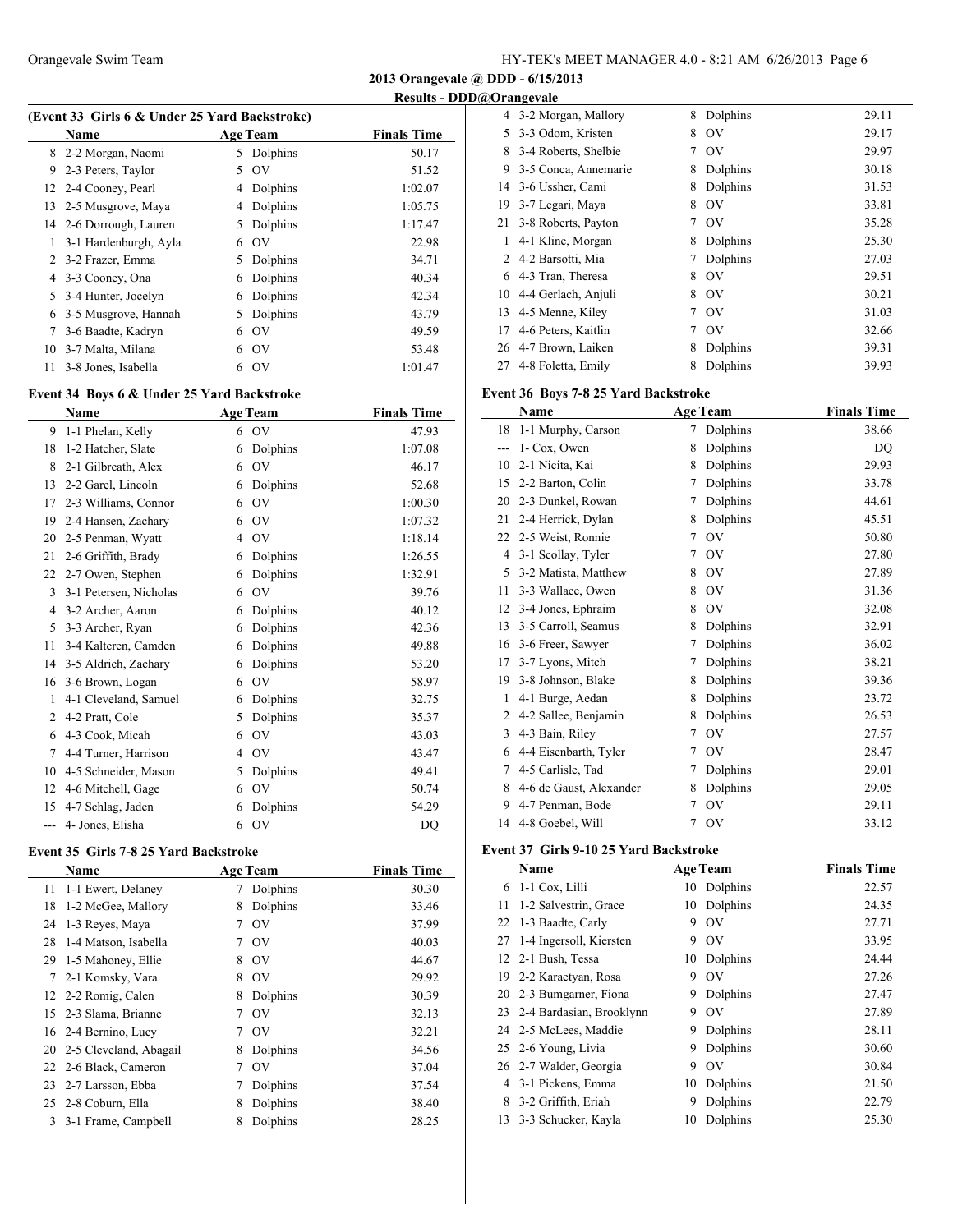**2013 Orangevale @ DDD - 6/15/2013**

**Results - DDD@Orangevale**

 $\frac{1}{2}$ 

**Finals Time** 

| (Event 37 Girls 9-10 25 Yard Backstroke) |            |                    |  |  |  |  |
|------------------------------------------|------------|--------------------|--|--|--|--|
| <b>Name</b>                              | Age Team   | <b>Finals Time</b> |  |  |  |  |
| 14 3-4 Cook, Corrina                     | $10\Omega$ | 25.66              |  |  |  |  |
| 15 3-5 Bernino. Hannah                   | 9 OV       | 25.73              |  |  |  |  |

|    | 15 3-5 Bernino, Hannah   | 9  | O <sub>V</sub> | 25.73 |
|----|--------------------------|----|----------------|-------|
|    | 16 3-6 Owen, Rachel      | 9  | O <sub>V</sub> | 26.18 |
| 17 | 3-7 Brown, Lexi          | 10 | Dolphins       | 26.76 |
| 21 | 3-8 Caron, Ava           | 9  | O <sub>V</sub> | 27.64 |
| 1  | 4-1 Kline, Haley         |    | 10 Dolphins    | 18.34 |
|    | 2 4-2 Jenness, Victoria  | 9  | O <sub>V</sub> | 20.27 |
|    | 3 4-3 Freer, Jordan      |    | 10 Dolphins    | 20.38 |
|    | 5 4-4 Sanders, Abby      |    | 10 Dolphins    | 21.93 |
|    | 7 4-5 Folsom, Elisha     | 9  | Dolphins       | 22.59 |
| 9  | 4-6 Nicholas, Shelby     |    | $10\quad$ OV   | 24.02 |
|    | 10 4-7 Roberts, Savannah | 9  | O <sub>V</sub> | 24.11 |
|    | 18 4-8 Matson, Hanna     | 9  | OV             | 26.97 |

#### **Event 38 Boys 9-10 25 Yard Backstroke**

|    | Name                   |    | <b>Age Team</b> | <b>Finals Time</b> |
|----|------------------------|----|-----------------|--------------------|
| 13 | 1-1 Pederson, Samuel   | 9  | OV              | 32.25              |
| 16 | 1-2 Malta, Mateo       | 9  | OV              | 39.89              |
| 8  | 2-1 Wallace, David     | 10 | OV              | 26.84              |
| 9  | 2-2 Bath, James        | 9  | Dolphins        | 27.60              |
| 10 | 2-3 Larsson, Charlie   | 9  | Dolphins        | 28.86              |
| 12 | 2-4 Meyer, Ryan        | 9  | O <sub>V</sub>  | 31.49              |
|    | 14 2-5 Olalde, Gabriel | 10 | OV              | 34.41              |
| 15 | 2-6 Hermosillo, Aayden | 10 | Dolphins        | 39.87              |
| 17 | 2-7 Schafer, Walden    | 9  | Dolphins        | 40.82              |
| 1  | 3-1 Carnahan, Colin    | 10 | Dolphins        | 20.61              |
| 2  | 3-2 Owen, Daniel       | 9  | Dolphins        | 23.62              |
| 3  | 3-3 Penman, Logan      | 9  | OV              | 24.14              |
| 4  | 3-4 Lockwood, Brayden  | 9  | Dolphins        | 25.23              |
| 5  | 3-5 Warren, Zachary    | 10 | O <sub>V</sub>  | 26.25              |
| 6  | 3-6 Jones, Marley      | 9  | <b>OV</b>       | 26.46              |
| 7  | 3-7 Carnahan, Connor   | 9  | Dolphins        | 26.63              |
| 11 | 3-8 Ehrhart, Caleb     | 9  | OV              | 29.17              |

#### **Event 39 Girls 11-12 50 Yard Backstroke**

|   | <b>Name</b>                            | <b>Age Team</b> | <b>Finals Time</b>   |       |
|---|----------------------------------------|-----------------|----------------------|-------|
| 6 | 1-1 Bumgarner, Elle                    | 11              | Dolphins             | 47.63 |
| 7 | 1-2 Farrell, Cordaellia                |                 | 12 Dolphins          | 48.11 |
| 8 | 1-3 Smith, Myranda                     | 11              | Dolphins             | 52.37 |
| 9 | 1-4 Wilson, Katelin                    |                 | $11 \quad \text{OV}$ | 54.91 |
|   | 10 1-5 Karaetyan, Naomi                |                 | 11 OV                | 57.58 |
|   | 2-1 Bush, Hannaford                    |                 | 12 Dolphins          | 38.30 |
|   | 2 2-2 Fryer, Tressa                    |                 | 12 Dolphins          | 45.18 |
| 3 | 2-3 Morkowski, Trista                  |                 | 12 Dolphins          | 46.64 |
|   | 4 2-4 Bartlett, Haley                  |                 | $11 \quad \text{OV}$ | 47.07 |
|   | 5 2-5 Nicita, Tera                     | 11 -            | Dolphins             | 47.60 |
|   | 11 2-6 Pellegrini, Ellie               | 11              | - OV                 | 58.92 |
|   | 12 2-7 Stinson, Amanda                 |                 | 12 OV                | 59.34 |
|   | Event 40 Boys 11-12 50 Yard Backstroke |                 |                      |       |

## **Name Age Team Finals Time**  1-1 Miller, Cade 12 Dolphins 55.69 1-2 Spelhaug, Justin 11 Dolphins 57.84 2-1 Odom, Grant 11 OV 49.02 2-2 Heinzen, Trayton 11 OV 51.76 11 2-3 Johnson-Wheaton, Alexander 12 Dolphins 53.69 2-4 Stewart, David 12 Dolphins 57.86

| 15 2-5 Page, Chance      | 11 | Dolphins       | 57.91   |
|--------------------------|----|----------------|---------|
| 16 2-6 Hornstein, Seth   |    | 12 Dolphins    | 1:05.18 |
| 17 2-7 Ingersoll, Aden   |    | 12 OV          | 1:09.83 |
| $1 \quad 3-1$ Boe, Jacob |    | 12 OV          | 38.62   |
| 2 3-2 Pesce, Carson      |    | 12 Dolphins    | 40.02   |
| 3 3-3 Watkins, Nicholas  |    | 12 Dolphins    | 44.82   |
| 4 3-4 Taylor, Philip     |    | 12 Dolphins    | 44.89   |
| 5 3-5 Polich, Austin     |    | 12 OV          | 47.47   |
| 6 3-6 Lockwood, Gavin    | 11 | Dolphins       | 47.85   |
| 8 3-7 Weist, David       |    | 12 OV          | 50.47   |
| 10 3-8 Walder, Pace      |    | O <sub>V</sub> | 52.84   |

#### **Event 41 Girls 13-14 50 Yard Backstroke**

|              | Name                     | <b>Age Team</b> | <b>Finals Time</b> |
|--------------|--------------------------|-----------------|--------------------|
|              | 4 1-1 O'Donnell, Emily   | 14 Dolphins     | 37.93              |
| 7            | 1-2 Lomatchinski, Mary   | Dolphins<br>13  | 41.18              |
| 8            | 1-3 Klas, Grace          | Dolphins<br>13  | 42.85              |
| 9            | 1-4 Arnold, Katlyn       | Dolphins<br>13  | 43.50              |
| 11           | 1-5 Killion, Mickayla    | Dolphins<br>14  | 49.45              |
| 1            | 2-1 Ling, Erin           | Dolphins<br>13  | 36.27              |
|              | 2 2-2 Maguire, Violet    | Dolphins<br>13  | 36.82              |
|              | 3 2-3 Bishop, Catherine  | Dolphins<br>13  | 37.65              |
|              | 5 2-4 Bennett, Elizabeth | Dolphins<br>14  | 38.97              |
|              | 6 2-5 Polich, Brianna    | 14 OV           | 40.49              |
| 10           | 2-6 Pederson, Kyra       | 14 OV           | 48.94              |
| $12^{\circ}$ | 2-7 Olalde, Desia        | 13 OV           | 1:09.22            |

### **Event 42 Boys 13-14 50 Yard Backstroke**

|              | Name                       |    | <b>Age Team</b> | <b>Finals Time</b> |
|--------------|----------------------------|----|-----------------|--------------------|
|              | 5 1-1 Taylor, CJ           |    | 13 Dolphins     | 40.92              |
| 8            | 1-2 Atkins, Joshua         |    | 14 Dolphins     | 49.28              |
| 9            | 1-3 Bumgarner, Isaac       |    | 13 Dolphins     | 52.16              |
| $\mathbf{1}$ | 2-1 Holifield-Helm, Marcus |    | 13 Dolphins     | 33.30              |
|              | 2 2-2 Watkins, Noah        |    | 14 Dolphins     | 34.16              |
|              | 3 2-3 Fryer, Colton        |    | 13 Dolphins     | 38.18              |
|              | 4 2-4 Weist, Andrew        |    | 13 OV           | 38.75              |
|              | 6 2-5 Dill, Arthur         | 13 | - OV            | 42.13              |
|              | 7 2-6 Keeton, Carson       |    | 14 Dolphins     | 43.31              |
|              | 10 2-7 Mahoney, Ben        | 13 | O <sub>V</sub>  | 1:21.25            |

#### **Event 43 Girls 15-18 50 Yard Backstroke**

|    | Name                                   |    | <b>Age Team</b>               | <b>Finals Time</b> |
|----|----------------------------------------|----|-------------------------------|--------------------|
|    | 5 1-1 Schafer, Brionna                 |    | 15 Dolphins                   | 34.85              |
| 7  | 1-2 Lishman, Kaitlin                   | 15 | Dolphins                      | 35.99              |
| 8  | 1-3 Ganzert, Shelby                    | 18 | Dolphins                      | 37.30              |
| 9  | 1-4 Pesce, Lola                        | 16 | Dolphins                      | 37.47              |
| 10 | 1-5 Holifield-Helm, Katryna            | 17 | Dolphins                      | 38.99              |
| 11 | 1-6 Morkowski, Anika                   | 15 | Dolphins                      | 39.56              |
|    | 12 1-7 Bailey, Cammie                  | 15 | Dolphins                      | 40.31              |
| 13 | 1-8 Clough, Jamie                      | 15 | Dolphins                      | 42.39              |
| 1  | 2-1 Clough, Jessica                    | 18 | Dolphins                      | 32.66              |
|    | 2 2-2 Miner, Natalie                   | 18 | $\overline{\text{O}}\text{V}$ | 33.46              |
|    | 3 2-3 Watkins, Kaitlin                 |    | 16 Dolphins                   | 33.86              |
|    | 4 2-4 Hightower, Dayna                 | 15 | Dolphins                      | 34.36              |
| 6  | 2-5 Kessler, Kaitlin                   | 18 | Dolphins                      | 35.30              |
|    | Event 44 Boys 15-18 50 Yard Backstroke |    |                               |                    |

#### **Name Age Team Finals Time** 1-1 Wriedt, Garry 18 Dolphins 30.16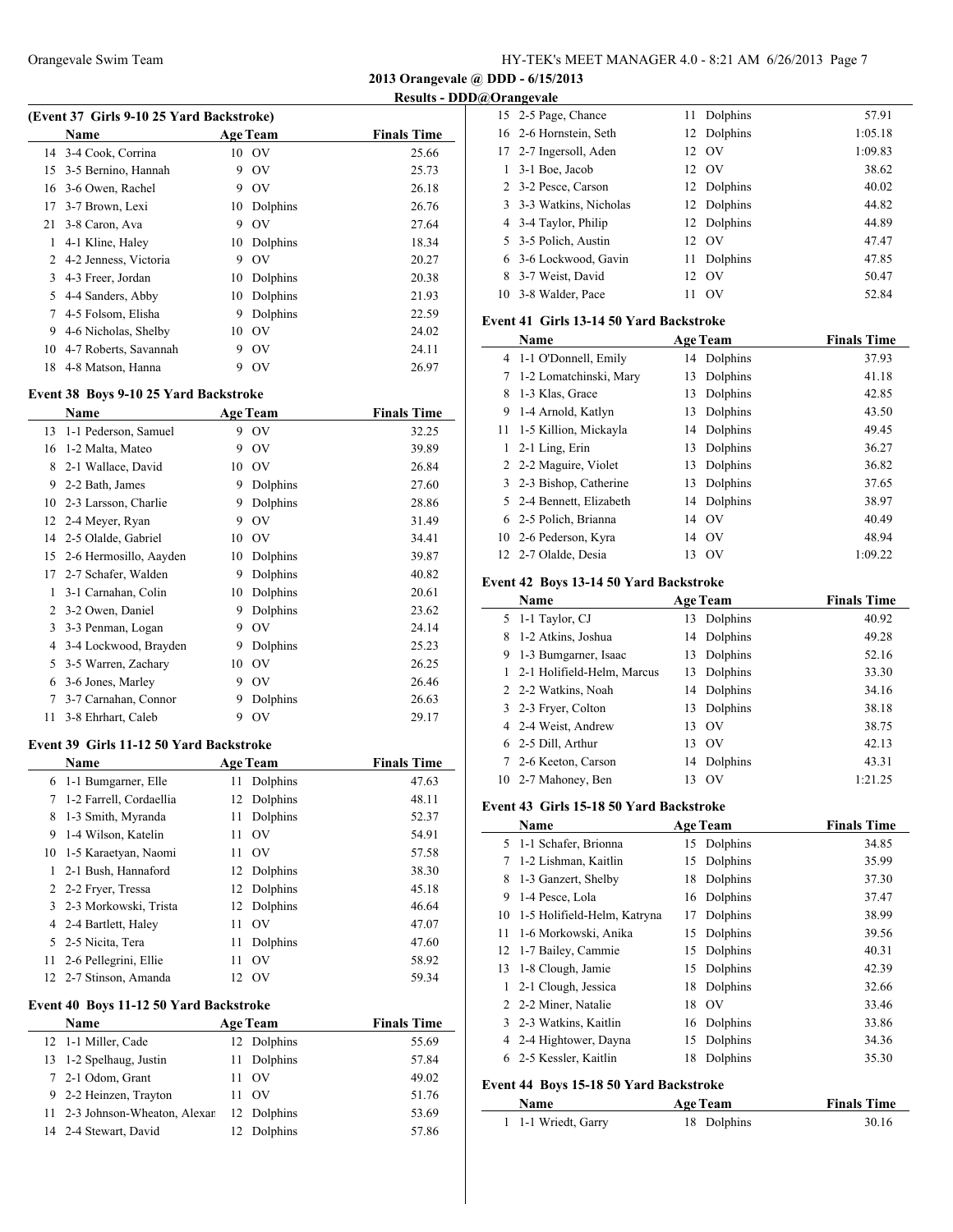### Orangevale Swim Team HY-TEK's MEET MANAGER 4.0 - 8:21 AM 6/26/2013 Page 8

**2013 Orangevale @ DDD - 6/15/2013**

**Results - DDD@Orangevale**

 $\sim$ 

| (Event 44 Boys 15-18 50 Yard Backstroke) |                 |                    |  |  |  |
|------------------------------------------|-----------------|--------------------|--|--|--|
| <b>Name</b>                              | <b>Age Team</b> | <b>Finals Time</b> |  |  |  |
| 2 1-2 Seaton, Nicholas                   | 18 Dolphins     | 30.47              |  |  |  |
| 3 1-3 Boe, Joshua                        | 15 OV           | 31.36              |  |  |  |
| 4 1-4 Lomatchinski, Anthony              | 15 Dolphins     | 33.52              |  |  |  |
| 5 1-5 Verbitsky, Sean                    | Dolphins        | 33.83              |  |  |  |

#### **Event 45 Girls 7-8 25 Yard Breaststroke**

|    | <b>Name</b>              |   | <b>Age Team</b> | <b>Finals Time</b> |
|----|--------------------------|---|-----------------|--------------------|
|    | 5 1-1 Stanton, Olivia    |   | Dolphins        | 35.85              |
| 8  | 1-2 Morgan, Mallory      | 8 | Dolphins        | 45.50              |
| 9  | 1-3 Conca, Annemarie     | 8 | Dolphins        | 46.62              |
|    | --- 1- Schneider, Audrey | 7 | Dolphins        | DQ                 |
|    | 2-1 Schucker, Haley      | 8 | Dolphins        | 25.60              |
|    | 2 2-2 Kliewer, Shay      | 8 | O <sub>V</sub>  | 29.83              |
|    | 3 2-3 Stumbaugh, Zoe     | 7 | Dolphins        | 31.96              |
|    | 4 2-4 Barsotti, Mia      |   | Dolphins        | 35.59              |
|    | 6 2-5 Brown, Gianna      | 8 | O <sub>V</sub>  | 41.22              |
| 7  | 2-6 Bendetto, Caylee     | 7 | Dolphins        | 42.40              |
| 10 | 2-7 Black, Cameron       | 7 | O <sub>V</sub>  | 51.95              |
|    | --- 2- Roberts, Payton   |   | O <sub>V</sub>  | DO                 |

### **Event 46 Boys 7-8 25 Yard Breaststroke**

|    | <b>Name</b>              |   | <b>Age Team</b> | <b>Finals Time</b> |
|----|--------------------------|---|-----------------|--------------------|
|    | 7 1-1 Junemann, Emry     | 8 | Dolphins        | 37.24              |
| 8  | 1-2 Scollay, Tyler       |   | <b>OV</b>       | 39.33              |
| 9  | 1-3 Murphy, Carson       |   | Dolphins        | 44.86              |
|    | 10 1-4 Lyons, Mitch      |   | Dolphins        | 51.57              |
|    | --- 1- Weist, Ronnie     |   | O <sub>V</sub>  | DO                 |
|    | 2-1 de Gaust, Alexander  | 8 | Dolphins        | 27.87              |
|    | 2 2-2 Heinzen, Deklan    | 8 | OV              | 28.06              |
|    | 3 2-3 Barnes, Jackson    | 8 | Dolphins        | 30.93              |
|    | 4 2-4 Rowan, Cody        | 8 | OV              | 31.77              |
| 5  | 2-5 Bishop, Christopher  | 8 | Dolphins        | 32.34              |
| 6  | 2-6 Matista, Matthew     | 8 | OV              | 34.59              |
| 11 | 2-7 Romig, Jason         |   | Dolphins        | 58.48              |
|    | --- 2- Eisenbarth, Tyler |   | OV              | DO                 |

#### **Event 47 Girls 9-10 25 Yard Breaststroke**

| <b>Name</b>              |    |           | <b>Finals Time</b> |
|--------------------------|----|-----------|--------------------|
| 1-1 Schucker, Kayla      | 10 | Dolphins  | 28.03              |
| 1-2 Salvestrin, Grace    | 10 | Dolphins  | 28.15              |
| 1-3 Brown, Lexi          | 10 | Dolphins  | 28.81              |
| 1-4 Bumgarner, Fiona     | 9  | Dolphins  | 29.38              |
| 1-5 Schlag, Alleah       | 10 | Dolphins  | 32.02              |
| 1- Young, Livia          | 9  | Dolphins  | D <sub>O</sub>     |
| 2-1 McCarl, Cassidy      | 10 | Dolphins  | 25.78              |
| 2-2 Bush, Tessa          | 10 | Dolphins  | 26.10              |
| 2-3 Dickson, Jia         | 9  | Dolphins  | 26.20              |
| 2-4 Frost, Hannah        | 10 | Dolphins  | 27.07              |
| 2-5 Matista, Maryanna    | 9  | OV        | 33.78              |
| 2- Mitchell, Reese       | 9  | OV        | DQ                 |
| 2- Walder, Georgia       | 9  | OV        | DQ                 |
| 2- Bardasian, Brooklynn  | 9  | OV        | DQ                 |
| 3-1 Maguire, Annabel     | 10 | Dolphins  | 22.64              |
| 3-2 Wilhelms, Isabella   | 10 | <b>OV</b> | 23.03              |
| 3-3 Kline, Haley         | 10 | Dolphins  | 23.04              |
| 3-4 Phillippi, Josephina | 10 | Dolphins  | 23.10              |
| 3-5 Jojola, Giana        | 10 | OV        | 23.91              |
|                          |    |           | <b>Age Team</b>    |

| 6 3-6 Schafer, Samantha       | 10 Dolphins | 24.13 |
|-------------------------------|-------------|-------|
| 13 3-7 Jenness, Victoria      | 9 OV        | 28.73 |
| 16 3-8 Fitz-Stancil, Coralynn | $9\quad0V$  | 30.75 |

### **Event 48 Boys 9-10 25 Yard Breaststroke**

|    | Name                     |    | <b>Age Team</b> | <b>Finals Time</b> |
|----|--------------------------|----|-----------------|--------------------|
|    | 7 1-1 Hermosillo, Aayden | 10 | Dolphins        | 32.09              |
| 8  | 1-2 Pipes, Zach          | 9  | Dolphins        | 32.99              |
| 11 | 1-3 Bath, James          | 9  | Dolphins        | 51.25              |
| 1. | 2-1 Cox, Bryant          | 9  | O <sub>V</sub>  | 25.26              |
|    | 2 2-2 Barsotti, Mark     | 9  | Dolphins        | 25.75              |
|    | 3 2-3 Bendetto, Jayson   | 9  | Dolphins        | 25.94              |
|    | 4 2-4 Carnahan, Connor   | 9  | Dolphins        | 27.75              |
|    | 5 2-5 Dorrough, Logan    | 10 | Dolphins        | 28.91              |
|    | 6 2-6 Black, Ethan       | 9  | OV              | 30.92              |
| 9. | 2-7 Jones, Marley        | 9  | O <sub>V</sub>  | 35.62              |
|    | 10 2-8 Malta, Mateo      | 9  | O <sub>V</sub>  | 36.11              |

## **Event 49 Girls 11-12 50 Yard Breaststroke**

|    | Name                      |     | <b>Age Team</b> | <b>Finals Time</b> |
|----|---------------------------|-----|-----------------|--------------------|
|    | 7 1-1 Frost, Mattea       |     | 12 Dolphins     | 49.98              |
| 8  | 1-2 Carroll, Quinn        | 11  | Dolphins        | 52.01              |
| 9  | 1-3 Bumgarner, Elle       | 11  | Dolphins        | 54.56              |
|    | 10 1-4 Smith, Myranda     | 11  | Dolphins        | 55.57              |
| 1  | 2-1 Pagliaro, Greysha     | 11  | $\alpha$        | 40.43              |
|    | 2 2-2 Heinrichs, Sierra   |     | 12 Dolphins     | 44.59              |
|    | 3 2-3 Hall, Rebekah       | 12. | - OV            | 44.96              |
|    | 4 2-4 Lomatchinski, Kathy | 11  | Dolphins        | 45.17              |
| 5. | 2-5 Hardenburgh, Alaina   | 11  | O <sub>V</sub>  | 45.27              |
| 6  | 2-6 Barton, Brianna       | 11  | Dolphins        | 49.85              |
|    | 11 2-7 Lyons, Mel         | 11  | Dolphins        | 57.69              |
|    | 12 2-8 Weist, Julia       | 11  | O <sub>V</sub>  | 1:03.55            |
|    |                           |     |                 |                    |

#### **Event 50 Boys 11-12 50 Yard Breaststroke**

| <b>Name</b>             | <b>Age Team</b> | <b>Finals Time</b> |
|-------------------------|-----------------|--------------------|
| 6 1-1 Lockwood, Gavin   | Dolphins<br>11  | 59.18              |
| 7 1-2 Hornstein, Seth   | 12 Dolphins     | 59.38              |
| $- - 1$ Page, Chance    | Dolphins<br>11  | DQ                 |
| 2-1 Biegel, Mason       | Dolphins<br>12  | 37.36              |
| 2 2-2 Savino, Jack      | Dolphins<br>12  | 41.98              |
| 3 2-3 Perez, Grant      | 12 Dolphins     | 46.43              |
| 4 2-4 Bunce, Logan      | Dolphins<br>11  | 52.33              |
| 5 2-5 Kliewer, Evan     | - OV<br>11      | 54.56              |
| 8 2-6 Bardasian, Gannon | - OV<br>11      | 1:00.07            |
| 9 2-7 Dill, Laroy       | 12 OV           | 1:02.87            |
| 10 2-8 Ingersoll, Aden  | - OV<br>12.     | 1:26.38            |

### **Event 51 Girls 13-14 50 Yard Breaststroke**

|    | Name                     | <b>Age Team</b> | <b>Finals Time</b> |
|----|--------------------------|-----------------|--------------------|
| 3  | 1-1 Richardson, Orlaith  | Dolphins<br>13  | 42.83              |
| 6  | 1-2 Hudak, Jana          | Dolphins<br>13  | 48.14              |
| 7  | 1-3 Smith, Maddie        | Dolphins<br>14  | 48.42              |
| 8  | 1-4 Arnold, Jacqueline   | Dolphins<br>13  | 48.75              |
| 9  | 1-5 Bunce, Kayleigh      | Dolphins<br>13  | 53.74              |
| 10 | 1-6 Arnold, Katlyn       | Dolphins<br>13  | 55.17              |
|    | 2-1 Ling, Erin           | Dolphins<br>13  | 38.86              |
|    | 2 2-2 Lomatchinski, Mary | Dolphins<br>13  | 42.47              |
|    | 4 2-3 O'Donnell, Emily   | 14 Dolphins     | 44.34              |
|    | 5 2-4 Ganzert, Lindsey   | Dolphins<br>14  | 44.70              |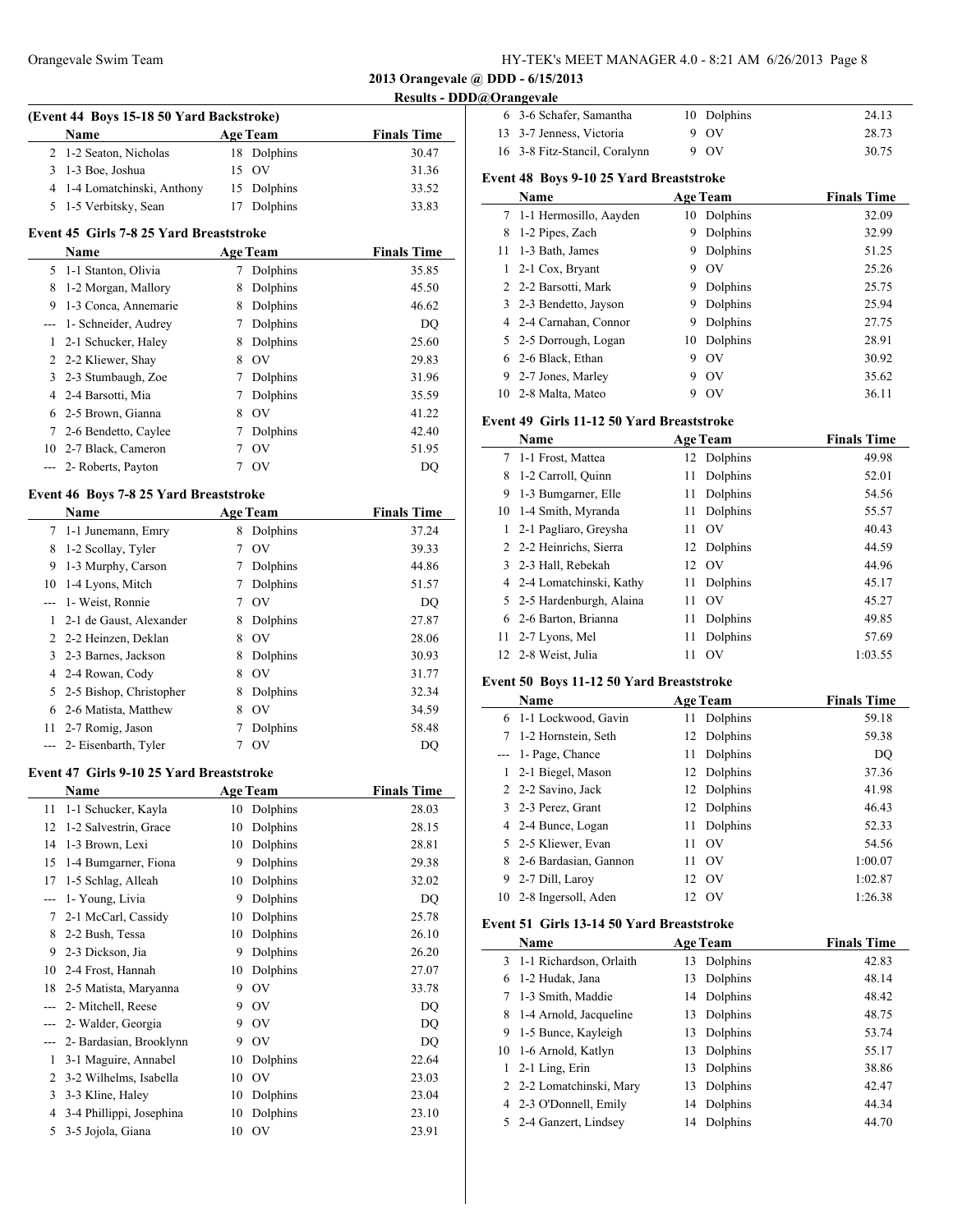**2013 Orangevale @ DDD - 6/15/2013**

**Results - DDD@Orangevale**

 $\frac{1}{2}$ 

#### **Event 52 Boys 13-14 50 Yard Breaststroke**

|    | <b>Name</b>                    |    | <b>Age Team</b> | <b>Finals Time</b> |
|----|--------------------------------|----|-----------------|--------------------|
|    | 6 1-1 Taylor, CJ               | 13 | Dolphins        | 42.90              |
| 9  | 1-2 Owen, Nicholas             | 13 | Dolphins        | 50.92              |
| 10 | 1-3 Arnold, Brandon            | 13 | Dolphins        | 52.20              |
|    | 11 1-4 Bumgarner, Isaac        | 13 | Dolphins        | 57.48              |
|    | 2-1 Phillippi, Aaron           |    | 14 Dolphins     | 35.57              |
|    | 2 2-2 Watkins, Noah            |    | 14 Dolphins     | 37.32              |
|    | $3\quad2-3 \text{ Cox}$ , Alex | 13 | OV              | 40.23              |
|    | 4 2-4 Pesko, Keefe             |    | 13 Dolphins     | 40.41              |
|    | 5 2-5 Weist, Andrew            | 13 | - OV            | 41.19              |
|    | 2-6 Atkins, Joshua             |    | 14 Dolphins     | 43.56              |
| 8  | 2-7 Bardasian, Zachary         | 13 | <b>OV</b>       | 48.24              |
|    |                                |    |                 |                    |

## **Event 53 Girls 15-18 50 Yard Breaststroke**

|   | <b>Name</b>                   |    | <b>Age Team</b> | <b>Finals Time</b> |
|---|-------------------------------|----|-----------------|--------------------|
|   | 6 1-1 D'Amico, Ellie          |    | 16 Dolphins     | 40.98              |
| 7 | 1-2 Moore, Megan              |    | 16 Dolphins     | 43.88              |
| 8 | 1-3 Heller, Melissa           | 15 | Dolphins        | 44.44              |
|   | --- 1- Klausing, Summer       | 15 | Dolphins        | DQ                 |
|   | 1 2-1 Holifield-Helm, Katryna | 17 | Dolphins        | 36.30              |
|   | 2 2-2 Schafer, Brionna        | 15 | Dolphins        | 37.03              |
|   | 3 2-3 Watkins, Kendal         | 16 | Dolphins        | 39.31              |
|   | 4 2-4 Farrell, Myrial         |    | 16 Dolphins     | 39.85              |
|   | 5 2-5 Miner, Natalie          | 18 | O <sub>V</sub>  | 40.89              |
|   | --- 2- Brocker, Micah         | 15 | Dolphins        | X37.43             |

#### **Event 54 Boys 15-18 50 Yard Breaststroke**

|    | <b>Name</b>                 | <b>Age Team</b> |          | <b>Finals Time</b> |
|----|-----------------------------|-----------------|----------|--------------------|
|    | 5 1-1 Klausing, Korey       | 17              | Dolphins | 34.36              |
|    | 7 1-2 Lomatchinski, Anthony | 15              | Dolphins | 36.03              |
| 9  | 1-3 Watkins, Tyler          | 18              | Dolphins | 36.56              |
| 10 | 1-4 Bath, David             | 17              | Dolphins | 39.23              |
|    | 1 2-1 Stumbaugh, Carson     | 18              | Dolphins | 29.83              |
|    | 2 2-2 Plexico, Ryan         | 17              | Dolphins | 31.25              |
|    | 3 2-3 Hasemeier, Wyatt      | 16 Dolphins     |          | 31.31              |
|    | 4 2-4 Thompson, Dylan       | 15 Dolphins     |          | 32.90              |
|    | 6 2-5 Boe, Joshua           | 15 OV           |          | 35.80              |
|    | 8 2-6 McLean, Lucas         | O <sub>V</sub>  |          | 36.45              |

#### **Event 55 Girls 7-8 50 Yard Freestyle**

|    | Name                    |   | <b>Age Team</b> | <b>Finals Time</b> |
|----|-------------------------|---|-----------------|--------------------|
| 9. | 1-1 Tran, Theresa       | 8 | <b>OV</b>       | 58.22              |
| 10 | 1-2 Petersen, Julia     |   | O <sub>V</sub>  | 58.94              |
| 16 | 1-3 Gerlach, Anjuli     | 8 | OV              | 1:07.30            |
| 24 | 1-4 Reyes, Maya         | 7 | <b>OV</b>       | 1:18.40            |
| 25 | 1-5 Black, Cameron      | 7 | $\rm OV$        | 1:21.05            |
| 11 | 2-1 Ussher, Cami        | 8 | Dolphins        | 1:00.45            |
| 17 | 2-2 Roberts, Payton     | 7 | $\rm OV$        | 1:07.44            |
| 19 | 2-3 Matson, Isabella    | 7 | <b>OV</b>       | 1:12.73            |
| 21 | 2-4 Slama, Brianne      | 7 | <b>OV</b>       | 1:13.59            |
|    | 22 2-5 Conca, Annemarie | 8 | Dolphins        | 1:14.21            |
|    | 26 2-6 Mahoney, Ellie   | 8 | OV              | 1:38.78            |
| 5  | 3-1 Romig, Calen        | 8 | Dolphins        | 54.98              |
| 8  | 3-2 Stanton, Olivia     | 7 | Dolphins        | 58.15              |
| 12 | 3-3 Roberts, Shelbie    | 7 | OV              | 1:00.47            |
| 13 | 3-4 Brown, Gianna       | 8 | OV              | 1:00.50            |
|    | 15 3-5 Legari, Maya     | 8 | OV              | 1:04.95            |

|    | 18 3-6 Larsson, Ebba   |   | Dolphins       | 1:12.61 |
|----|------------------------|---|----------------|---------|
|    | 20 3-7 Bernino, Lucy   |   | O <sub>V</sub> | 1:13.44 |
| 1. | 4-1 Stumbaugh, Zoe     |   | Dolphins       | 45.47   |
|    | 2 4-2 Barsotti, Mia    |   | Dolphins       | 49.30   |
|    | 3 4-3 Frame, Campbell  | 8 | Dolphins       | 53.56   |
|    | 4 4-4 Kliewer, Shay    | 8 | <b>OV</b>      | 54.93   |
|    | 6 4-5 Odom, Kristen    | 8 | OV             | 55.05   |
|    | 7 4-6 Menne, Kiley     | 7 | O <sub>V</sub> | 55.65   |
|    | 14 4-7 Peters, Kaitlin |   | O <sub>V</sub> | 1:03.93 |
| 23 | 4-8 Brown, Laiken      | 8 | Dolphins       | 1:14.90 |

#### **Event 56 Boys 7-8 50 Yard Freestyle**

|                | Name                    |   | <b>Age Team</b> | <b>Finals Time</b> |
|----------------|-------------------------|---|-----------------|--------------------|
| 9              | 1-1 Penman, Bode        | 7 | OV              | 55.98              |
| 12             | 1-2 Williams, Cole      | 8 | OV              | 1:00.16            |
| 10             | 2-1 Wallace, Owen       | 8 | OV              | 58.26              |
| 11             | 2-2 Herrick, Dylan      | 8 | Dolphins        | 59.10              |
| 13             | 2-3 Barnes, Jackson     | 8 | Dolphins        | 1:03.00            |
| 14             | 2-4 Goebel, Will        | 7 | OV              | 1:04.86            |
| 15             | 2-5 Lyons, Mitch        | 7 | Dolphins        | 1:06.42            |
| 16             | 2-6 Jones, Ephraim      | 8 | OV              | 1:13.72            |
| 17             | 2-7 Dunkel, Rowan       | 7 | Dolphins        | 1:15.84            |
| 1              | 3-1 Heinzen, Deklan     | 8 | O <sub>V</sub>  | 45.14              |
| $\overline{2}$ | 3-2 Rowan, Cody         | 8 | OV              | 45.18              |
| 3              | 3-3 Maguire, Liam       | 8 | Dolphins        | 47.39              |
| 4              | 3-4 Burge, Aedan        | 8 | Dolphins        | 48.93              |
| 5              | 3-5 Sallee, Benjamin    | 8 | Dolphins        | 51.53              |
| 6              | 3-6 Matista, Matthew    | 8 | OV              | 52.42              |
| 7              | 3-7 de Gaust, Alexander | 8 | Dolphins        | 54.33              |
| 8              | 3-8 Scollay, Tyler      | 7 | OV              | 54.59              |

### **Event 57 Girls 9-10 50 Yard Freestyle**

|    | Name                      |    | <b>Age Team</b> | <b>Finals Time</b> |
|----|---------------------------|----|-----------------|--------------------|
| 8  | 1-1 Schlag, Alleah        | 10 | Dolphins        | 43.95              |
| 10 | 1-2 Baadte, Carly         | 9  | OV              | 48.32              |
| 16 | 1-3 Mitchell, Reese       | 9  | OV              | 52.30              |
| 18 | 1-4 Stanton, Sarah        | 10 | Dolphins        | 56.20              |
| 20 | 1-5 McLees, Maddie        | 9  | Dolphins        | 1:00.00            |
| 21 | 1-6 Karaetyan, Rosa       | 9  | OV              | 1:00.97            |
| 22 | 1-7 Ingersoll, Kiersten   | 9  | O <sub>V</sub>  | 1:07.99            |
| 6  | 2-1 Griffith, Eriah       | 9  | Dolphins        | 41.90              |
| 9  | 2-2 Finney-Stephens, Gwen | 10 | Dolphins        | 45.96              |
| 11 | 2-3 McCarl, Cassidy       | 10 | Dolphins        | 48.42              |
| 12 | 2-4 Bumgarner, Fiona      | 9  | Dolphins        | 49.54              |
| 15 | 2-5 Cook, Corrina         | 10 | OV              | 51.34              |
| 17 | 2-6 Owen, Rachel          | 9  | OV              | 55.15              |
| 19 | 2-7 Matson, Hanna         | 9  | OV              | 56.70              |
| 1  | 3-1 Jojola, Giana         | 10 | O <sub>V</sub>  | 36.41              |
| 2  | 3-2 Freer, Jordan         | 10 | Dolphins        | 37.64              |
| 3  | 3-3 Cox, Lilli            | 10 | Dolphins        | 38.81              |
| 4  | 3-4 Sanders, Abby         | 10 | Dolphins        | 39.42              |
| 5  | 3-5 Jenness, Victoria     | 9  | OV              | 40.54              |
| 7  | 3-6 Larsson, Alva         | 10 | Dolphins        | 43.59              |
| 13 | 3-7 Roberts, Savannah     | 9  | OV              | 50.09              |
| 14 | 3-8 Bernino, Hannah       | 9  | OV              | 50.99              |
|    |                           |    |                 |                    |

### **Event 58 Boys 9-10 50 Yard Freestyle**

| <b>Name</b>         | <b>Age Team</b> | <b>Finals Time</b> |
|---------------------|-----------------|--------------------|
| 5 1-1 Jones, Marley | 9 OV            | 44.16              |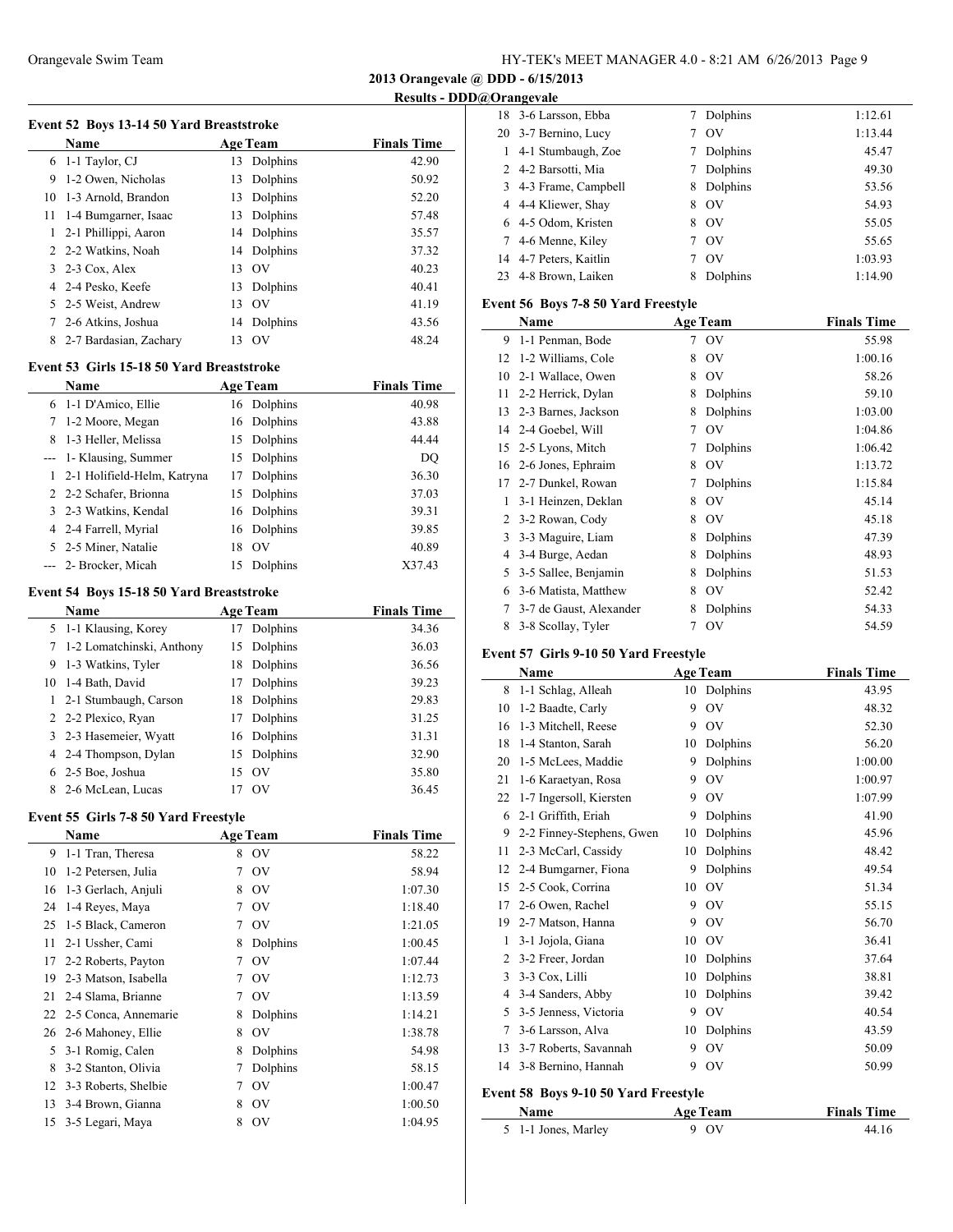### Orangevale Swim Team HY-TEK's MEET MANAGER 4.0 - 8:21 AM 6/26/2013 Page 10

2-6 Pederson, Kyra 14 OV 1:32.03

**2013 Orangevale @ DDD - 6/15/2013**

**Results - DDD@Orangevale**

| (Event 58 Boys 9-10 50 Yard Freestyle)   |                           |                    |  |  |  |
|------------------------------------------|---------------------------|--------------------|--|--|--|
| Name                                     | <b>Age Team</b>           | <b>Finals Time</b> |  |  |  |
| 8 1-2 Wallace, David                     | 10 OV                     | 47.95              |  |  |  |
| 9 1-3 Dorrough, Logan                    | 10 Dolphins               | 48.72              |  |  |  |
| 10 1-4 Meyer, Ryan                       | 9 OV                      | 50.69              |  |  |  |
| 13 1-5 Pederson, Samuel                  | 9 OV                      | 58.95              |  |  |  |
| $14.1 \leq V \cdot W \cdot \text{Hence}$ | $10 \quad \text{Dalsine}$ | 1.07.00            |  |  |  |

| 14 1-6 Killion, Christopher |   | 10 Dolphins    | 1:07.00 |
|-----------------------------|---|----------------|---------|
| 1 2-1 Owen, Daniel          | 9 | Dolphins       | 39.91   |
| 2 2-2 Scollay, Cody         | 9 | OV             | 40.60   |
| 3 2-3 Lathrop, Simon        | 9 | Dolphins       | 41.37   |
| 4 2-4 Bendetto, Jayson      | 9 | Dolphins       | 43.10   |
| 6 2-5 McVeigh, Samuel       | 9 | Dolphins       | 44.69   |
| 7 2-6 Penman, Logan         | 9 | OV             | 46.44   |
| 11 2-7 Ehrhart, Caleb       | 9 | O <sub>V</sub> | 53.16   |
| 12 2-8 Olalde, Gabriel      |   | 10 OV          | 58.11   |

## **Event 59 Girls 11-12 100 Yard Freestyle**

|             | <b>Name</b>               |    | <b>Age Team</b> | <b>Finals Time</b> |
|-------------|---------------------------|----|-----------------|--------------------|
|             | 2 1-1 Hardenburgh, Alaina | 11 | - OV            | 1:17.95            |
| 3           | 1-2 Bartlett, Haley       | 11 | O <sub>V</sub>  | 1:24.69            |
| 4           | 1-3 Barton, Brianna       | 11 | Dolphins        | 1:27.66            |
| 10          | 1-4 Weist, Julia          | 11 | O <sub>V</sub>  | 1:45.08            |
| 11          | 1-5 Karaetyan, Naomi      | 11 | O <sub>V</sub>  | 1:51.28            |
| 1           | 2-1 Lindstrom, Sadie      |    | 12 OV           | 1:15.60            |
|             | 5 2-2 Morkowski, Trista   |    | 12 Dolphins     | 1:28.16            |
|             | 6 2-3 Hall, Rebekah       |    | 12 OV           | 1:28.43            |
| $7^{\circ}$ | 2-4 Farrell, Cordaellia   | 12 | Dolphins        | 1:29.58            |
| 8           | 2-5 Lyons, Mel            | 11 | Dolphins        | 1:31.28            |
| 9.          | 2-6 Carroll, Quinn        | 11 | Dolphins        | 1:35.29            |
|             | 12 2-7 Wilson, Katelin    | 11 | O <sub>V</sub>  | 1:55.99            |
|             | 13 2-8 Pellegrini, Ellie  | 11 | O <sub>V</sub>  | 1:56.40            |

#### **Event 60 Boys 11-12 100 Yard Freestyle**

 $\overline{a}$ 

|    | Name                        |    | <b>Age Team</b> | <b>Finals Time</b> |
|----|-----------------------------|----|-----------------|--------------------|
| 8  | 1-1 Weist, David            |    | 12 OV           | 1:29.20            |
| 9  | 1-2 Heinzen, Trayton        | 11 | OV              | 1:33.98            |
| 10 | 1-3 Page, Chance            | 11 | Dolphins        | 1:47.07            |
| 11 | 1-4 Farrell, Toran          | 11 | Dolphins        | 1:47.53            |
| 12 | 1-5 Johnson-Wheaton, Alexar | 12 | Dolphins        | 1:50.97            |
| 14 | 1-6 Miller, Cade            | 12 | Dolphins        | 2:01.29            |
| 1  | 2-1 Biegel, Mason           | 12 | Dolphins        | 1:04.40            |
| 2  | 2-2 Phillippi, Grant        | 12 | Dolphins        | 1:14.81            |
|    | 3 2-3 Caron, Reed           | 12 | OV              | 1:20.52            |
|    | 4 2-4 Taylor, Philip        | 12 | Dolphins        | 1:23.02            |
| 5  | 2-5 Kliewer, Evan           | 11 | O <sub>V</sub>  | 1:26.27            |
| 6  | 2-6 Watkins, Nicholas       | 12 | Dolphins        | 1:27.16            |
| 7  | 2-7 Walder, Pace            | 11 | OV              | 1:28.99            |
| 13 | 2-8 Dill, Larov             |    | 12 OV           | 1:57.85            |

### **Event 61 Girls 13-14 100 Yard Freestyle**

| <b>Name</b>               | <b>Age Team</b> | <b>Finals Time</b> |
|---------------------------|-----------------|--------------------|
| 6 1-1 Smith, Maddie       | 14 Dolphins     | 1:20.89            |
| 7 1-2 Bunce, Kayleigh     | Dolphins<br>13  | 1:23.90            |
| 8 1-3 Carnahan, Peyton    | 13 Dolphins     | 1:24.62            |
| 1 2-1 Page, Rebecca       | 14 Dolphins     | 1:09.98            |
| 2 2-2 Richardson, Orlaith | Dolphins<br>13  | 1:10.28            |
| 3 2-3 Bennett, Elizabeth  | 14 Dolphins     | 1:11.99            |
| 4 2-4 Polich, Brianna     | 14 OV           | 1:14.65            |
| 5 2-5 Moore, Emily        | Dolphins<br>14  | 1:16.51            |

|                | 10 2-7 Warren, Katelyn                  |    | 14 OV           | 1:35.46            |
|----------------|-----------------------------------------|----|-----------------|--------------------|
| 11             | 2-8 Olalde, Desia                       |    | 13 OV           | 2:09.56            |
|                | Event 62 Boys 13-14 100 Yard Freestyle  |    |                 |                    |
|                | Name                                    |    | <b>Age Team</b> | <b>Finals Time</b> |
| 1              | 1-1 Hasemeier, Hank                     |    | 14 Dolphins     | 1:00.83            |
| 2              | 1-2 Phillippi, Aaron                    | 14 | Dolphins        | 1:03.28            |
| 3              | 1-3 Weist, Andrew                       |    | 13 OV           | 1:08.65            |
| 4              | 1-4 Heinzen, Kallen                     | 14 | <b>OV</b>       | 1:10.92            |
| 5              | 1-5 Taylor, CJ                          | 13 | Dolphins        | 1:21.50            |
| 6              | 1-6 Owen, Nicholas                      | 13 | Dolphins        | 1:27.11            |
| 7              | 1-7 Bardasian, Zachary                  |    | 13 OV           | 1:28.76            |
|                | Event 63 Girls 15-18 100 Yard Freestyle |    |                 |                    |
|                |                                         |    |                 |                    |
|                | Name                                    |    | <b>Age Team</b> | <b>Finals Time</b> |
|                | 4 1-1 Lishman, Kaitlin                  |    | 15 Dolphins     | 1:06.57            |
| 7              | 1-2 D'Amico, Ellie                      | 16 | Dolphins        | 1:14.07            |
| 8              | 1-3 Morkowski, Anika                    | 15 | Dolphins        | 1:16.62            |
| 9              | 1-4 Klausing, Summer                    | 15 | Dolphins        | 1:26.21            |
| 1              | 2-1 Miner, Natalie                      | 18 | O <sub>V</sub>  | 1:02.56            |
| $\overline{2}$ | 2-2 Watkins, Kaitlin                    | 16 | Dolphins        | 1:03.99            |
| 3              | 2-3 Schafer, Brionna                    | 15 | Dolphins        | 1:05.06            |
| 5              | 2-4 Watkins, Kendal                     | 16 | Dolphins        | 1:08.45            |
|                | 6 2-5 Pesce, Lola                       | 16 | Dolphins        | 1:09.61            |
|                | 2- Brocker, Micah                       | 15 | Dolphins        | X1:06.71           |
|                | Event 64 Boys 15-18 100 Yard Freestyle  |    |                 |                    |

| Name                  | <b>Age Team</b> | <b>Finals Time</b> |
|-----------------------|-----------------|--------------------|
| 1 1-1 Wriedt, Garry   | 18 Dolphins     | 54.87              |
| 2 1-2 McLean, Lucas   | 17 OV           | 55.69              |
| 3 1-3 Verbitsky, Sean | 17 Dolphins     | 1:00.47            |
| 4 1-4 Klausing, Korey | 17 Dolphins     | 1:01.99            |
| 5 1-5 McCann, Thomas  | 15 Dolphins     | 1:05.90            |

#### **Event 65 Girls 7-8 25 Yard Butterfly**

|              | Name                     |   | <b>Age Team</b>       | <b>Finals Time</b> |
|--------------|--------------------------|---|-----------------------|--------------------|
|              | 2 1-1 Ewert, Delaney     | 7 | Dolphins              | 27.25              |
| 4            | 1-2 Frame, Campbell      | 8 | Dolphins              | 29.08              |
|              | 10 1-3 Coburn, Ella      | 8 | Dolphins              | 38.62              |
|              | 1- McGee, Mallory        | 8 | Dolphins              | <b>DQ</b>          |
|              | 1- Cleveland, Abagail    | 8 | Dolphins              | DQ                 |
|              | --- 1- Schneider, Audrey | 7 | Dolphins              | <b>DQ</b>          |
|              | 1- Morgan, Mallory       | 8 | Dolphins              | DQ.                |
| $\mathbf{1}$ | 2-1 Kline, Morgan        | 8 | Dolphins              | 24.28              |
|              | 3 2-2 Schucker, Haley    | 8 | Dolphins              | 28.40              |
| 5            | 2-3 Foletta, Emily       | 8 | Dolphins              | 29.41              |
| 6            | 2-4 Bendetto, Caylee     |   | Dolphins              | 29.72              |
| $7^{\circ}$  | 2-5 Petersen, Julia      | 7 | $\overline{\text{O}}$ | 29.78              |
| 8            | 2-6 Brown, Gianna        | 8 | $\overline{\text{O}}$ | 32.21              |
| 9            | 2-7 Komsky, Vara         | 8 | OV                    | 34.82              |

### **Event 66 Boys 7-8 25 Yard Butterfly**

| Name                 | <b>Age Team</b> | <b>Finals Time</b> |
|----------------------|-----------------|--------------------|
| 2 1-1 Barton, Colin  | Dolphins        | 29.44              |
| 3 1-2 Junemann, Emry | Dolphins        | 29.56              |
| 5 1-3 Burge, Aedan   | Dolphins        | 31.30              |
| 10 1-4 Freer, Sawyer | Dolphins        | 37.18              |
| 12 1-5 Maguire, Liam | Dolphins        | 38.78              |
| 13 1-6 Carlisle, Tad | Dolphins        | 45.41              |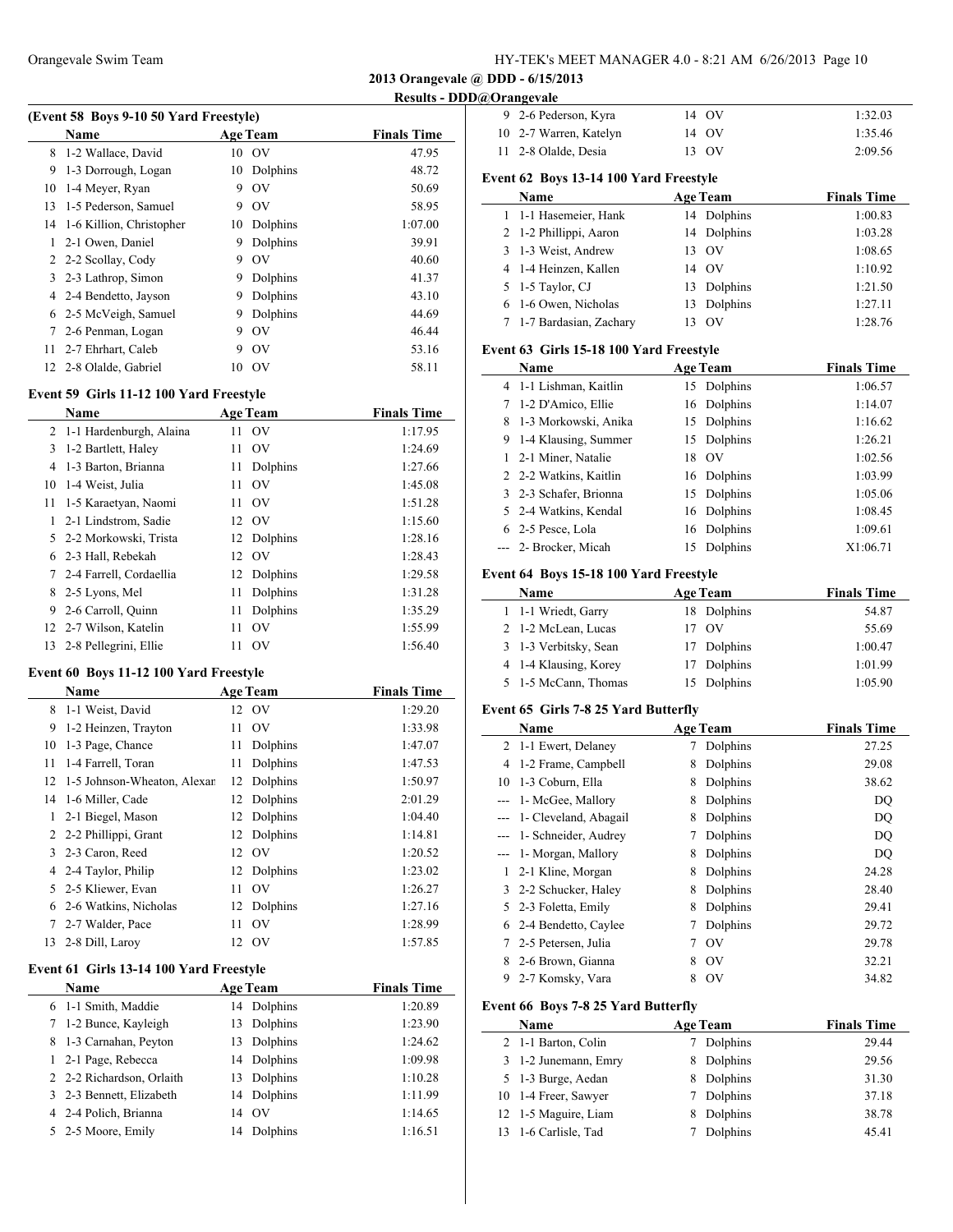| HY-TEK's MEET MANAGER 4.0 - 8:21 AM 6/26/2013 Page 11 |  |  |
|-------------------------------------------------------|--|--|
|-------------------------------------------------------|--|--|

**2013 Orangevale @ DDD - 6/15/2013**

## **Results - DDD@Orangevale**

J,

|     | (Event 66 Boys 7-8 25 Yard Butterfly) |                     |                    |
|-----|---------------------------------------|---------------------|--------------------|
|     | Name                                  | <b>Age Team</b>     | <b>Finals Time</b> |
|     | 14 1-7 Romig, Jason                   | Dolphins            | 49.62              |
|     | --- 1- Bishop, Christopher            | Dolphins<br>8       | DO                 |
| 1   | 2-1 Heinzen, Deklan                   | O <sub>V</sub><br>8 | 22.24              |
|     | 4 2-2 Rowan, Cody                     | O <sub>V</sub><br>8 | 30.45              |
|     | 6 2-3 Cox, Owen                       | Dolphins<br>8       | 32.31              |
|     | 7 2-4 Carroll, Seamus                 | Dolphins<br>8       | 32.48              |
| 8   | 2-5 Williams, Cole                    | O <sub>V</sub><br>8 | 34.91              |
| 9   | 2-6 Murphy, Carson                    | Dolphins            | 35.46              |
| 11- | 2-7 Bain, Riley                       | O <sub>V</sub>      | 37.26              |
|     | --- 2- Johnson, Blake                 | Dolphins            | DO                 |

### **Event 67 Girls 9-10 25 Yard Butterfly**

|    | <b>Name</b>                |    | <b>Age Team</b> | <b>Finals Time</b> |
|----|----------------------------|----|-----------------|--------------------|
| 6  | 1-1 Folsom, Elisha         | 9  | Dolphins        | 24.25              |
| 8  | 1-2 Schucker, Kayla        | 10 | Dolphins        | 24.49              |
| 9  | 1-3 Maguire, Annabel       | 10 | Dolphins        | 24.51              |
| 11 | 1-4 Larsson, Alva          | 10 | Dolphins        | 25.63              |
| 13 | 1-5 Stanton, Sarah         | 10 | Dolphins        | 31.06              |
|    | 1- Finney-Stephens, Gwen   | 10 | Dolphins        | DQ                 |
| 1  | 2-1 Wilhelms, Isabella     | 10 | O <sub>V</sub>  | 18.70              |
|    | 2 2-2 Pickens, Emma        | 10 | Dolphins        | 21.17              |
| 3  | 2-3 Phillippi, Josephina   | 10 | Dolphins        | 21.87              |
| 4  | 2-4 Dickson, Jia           | 9  | Dolphins        | 22.70              |
| 5. | 2-5 Griffith, Eriah        | 9  | Dolphins        | 23.25              |
| 7  | 2-6 Fitz-Stancil, Coralynn | 9  | O <sub>V</sub>  | 24.39              |
| 10 | 2-7 Nicholas, Shelby       | 10 | - OV            | 24.69              |
|    | 12 2-8 Roberts, Savannah   | 9  | OV              | 25.87              |

### **Event 68 Boys 9-10 25 Yard Butterfly**

|    | <b>Name</b>              |    | <b>Age Team</b> | <b>Finals Time</b> |
|----|--------------------------|----|-----------------|--------------------|
|    | 9 1-1 Larsson, Charlie   | 9  | Dolphins        | 36.29              |
| 10 | 1-2 Killion, Christopher | 10 | Dolphins        | 36.97              |
|    | --- 1- Lockwood, Brayden | 9  | Dolphins        | DQ                 |
|    | 1 2-1 Scollay, Cody      | 9  | O <sub>V</sub>  | 20.99              |
|    | 2 2-2 Carnahan, Colin    | 10 | Dolphins        | 21.32              |
|    | 3 2-3 Barsotti, Mark     | 9  | Dolphins        | 21.37              |
|    | 4 2-4 Black, Ethan       | 9  | O <sub>V</sub>  | 21.43              |
|    | 5 2-5 Lathrop, Simon     | 9  | Dolphins        | 22.33              |
|    | 6 2-6 Warren, Zachary    | 10 | O <sub>V</sub>  | 24.52              |
|    | 7 2-7 McVeigh, Samuel    | 9  | Dolphins        | 25.81              |
| 8  | 2-8 Cox, Bryant          | Q  | O <sub>V</sub>  | 31.32              |
|    |                          |    |                 |                    |

### **Event 69 Girls 11-12 50 Yard Butterfly**

|    | <b>Name</b>               |    | <b>Age Team</b> | <b>Finals Time</b> |
|----|---------------------------|----|-----------------|--------------------|
|    | 7 1-1 Nicita, Tera        |    | 11 Dolphins     | 50.69              |
| 9  | 1-2 Barton, Brianna       | 11 | Dolphins        | 53.99              |
|    | --- 1- Klausing, Sophia   | 11 | Dolphins        | DO                 |
|    | 2-1 Bush, Hannaford       |    | 12 Dolphins     | 35.70              |
|    | 2 2-2 Lindstrom, Sadie    |    | 12 OV           | 35.81              |
|    | 3 2-3 Lomatchinski, Kathy |    | 11 Dolphins     | 40.98              |
|    | 4 2-4 Fryer, Tressa       |    | 12 Dolphins     | 44.10              |
|    | 5 2-5 Hardenburgh, Alaina | 11 | $\alpha$        | 45.81              |
| 6. | 2-6 Farrell, Cordaellia   |    | 12 Dolphins     | 48.99              |
| 8  | 2-7 Stinson, Amanda       | 12 | $\alpha$        | 51.50              |
|    | 10 2-8 Weist, Julia       | 11 | O <sub>V</sub>  | 1:07.25            |

| Event 70 Boys 11-12 50 Yard Butterfly |                         |                      |                    |  |  |  |
|---------------------------------------|-------------------------|----------------------|--------------------|--|--|--|
|                                       | Name                    | <b>Age Team</b>      | <b>Finals Time</b> |  |  |  |
| 9.                                    | 1-1 Stewart, David      | 12 Dolphins          | 1:00.40            |  |  |  |
|                                       | 10 1-2 Farrell, Toran   | Dolphins<br>11       | 1:15.24            |  |  |  |
|                                       | 1- Spelhaug, Justin     | Dolphins<br>11       | DQ                 |  |  |  |
|                                       | 2-1 Biegel, Mason       | Dolphins<br>12       | 31.54              |  |  |  |
|                                       | 2 2-2 Phillippi, Grant  | 12 Dolphins          | 38.29              |  |  |  |
|                                       | 3 2-3 Boe, Jacob        | 12 OV                | 40.04              |  |  |  |
|                                       | 4 2-4 Perez, Grant      | Dolphins<br>12       | 47.06              |  |  |  |
|                                       | 5 2-5 Watkins, Nicholas | Dolphins<br>12       | 48.73              |  |  |  |
|                                       | 6 2-6 Odom, Grant       | O <sub>V</sub><br>11 | 49.72              |  |  |  |
|                                       | 2-7 Polich, Austin      | OV<br>12             | 50.01              |  |  |  |
| 8                                     | 2-8 Caron, Reed         | - OV<br>12           | 50.32              |  |  |  |

### **Event 71 Girls 13-14 50 Yard Butterfly**

|                | Name                                   |    | <b>Age Team</b> | <b>Finals Time</b> |
|----------------|----------------------------------------|----|-----------------|--------------------|
| 5              | 1-1 Moore, Emily                       |    | 14 Dolphins     | 42.66              |
| 6              | 1-2 Killion, Mickayla                  | 14 | Dolphins        | 43.50              |
| 7              | 1-3 Arnold, Jacqueline                 | 13 | Dolphins        | 43.69              |
| 8              | 1-4 Carnahan, Peyton                   | 13 | Dolphins        | 47.53              |
| 9              | 1-5 Hudak, Jana                        | 13 | Dolphins        | 47.82              |
| 1              | 2-1 Bishop, Catherine                  | 13 | Dolphins        | 32.20              |
| $\overline{2}$ | 2-2 Maguire, Violet                    | 13 | Dolphins        | 32.84              |
| 3              | 2-3 Heinrichs, Breanna                 | 14 | Dolphins        | 36.20              |
| $\overline{4}$ | 2-4 Page, Rebecca                      | 14 | Dolphins        | 37.55              |
| 10             | 2-5 Warren, Katelyn                    | 14 | OV              | 51.85              |
|                | Event 72 Boys 13-14 50 Yard Butterfly  |    |                 |                    |
|                | <b>Name</b>                            |    | <b>Age Team</b> | <b>Finals Time</b> |
| 1              | 1-1 Hasemeier, Hank                    | 14 | Dolphins        | 30.65              |
| 2              | 1-2 Holifield-Helm, Marcus             | 13 | Dolphins        | 32.66              |
| 3              | 1-3 Pesko, Keefe                       | 13 | Dolphins        | 34.66              |
| 4              | 1-4 Heinzen, Kallen                    | 14 | OV              | 36.42              |
| 5              | 1-5 Keeton, Carson                     | 14 | Dolphins        | 38.42              |
| 6              | 1-6 Dill, Arthur                       | 13 | OV              | 49.30              |
|                | Event 73 Girls 15-18 50 Yard Butterfly |    |                 |                    |
|                | Name                                   |    | <b>Age Team</b> | <b>Finals Time</b> |
| 5              | 1-1 Kessler, Kaitlin                   | 18 | Dolphins        | 36.36              |
| 7              | 1-2 D'Amico, Ellie                     | 16 | Dolphins        | 37.22              |
| 8              | 1-3 Clough, Jamie                      | 15 | Dolphins        | 37.69              |
| 9              | 1-4 Bailey, Cammie                     | 15 | Dolphins        | 39.50              |
| 10             | 1-5 Moore, Megan                       | 16 | Dolphins        | 39.57              |
| 11             | 1-6 Heller, Melissa                    | 15 | Dolphins        | 41.10              |
| $\mathbf{1}$   | 2-1 Clough, Jessica                    | 18 | Dolphins        | 31.22              |
| $\overline{c}$ | 2-2 Hightower, Dayna                   | 15 | Dolphins        | 31.79              |
| 3              | 2-3 Weist, Christina                   | 16 | OV              | 34.20              |
| 4              | 2-4 Ganzert, Shelby                    | 18 | Dolphins        | 35.70              |
| 6              | 2-5 Pesce, Lola                        | 16 | Dolphins        | 36.39              |
|                | Event 74 Boys 15-18 50 Yard Butterfly  |    |                 |                    |
|                | Name                                   |    | <b>Age Team</b> | <b>Finals Time</b> |
|                |                                        |    |                 |                    |

| гуаше                   | дее теаш    | гинатын типе |
|-------------------------|-------------|--------------|
| 5 1-1 Bath, David       | 17 Dolphins | 31.33        |
| 7 1-2 Watkins, Tyler    | 18 Dolphins | 32.54        |
| 8 1-3 McCann, Thomas    | 15 Dolphins | 33.71        |
| 1 2-1 Stumbaugh, Carson | 18 Dolphins | 26.30        |
| 2 2-2 Seaton, Nicholas  | 18 Dolphins | 28.31        |
| 3 2-3 Thompson, Dylan   | 15 Dolphins | 28.41        |
| 4 2-4 Plexico, Ryan     | 17 Dolphins | 29.95        |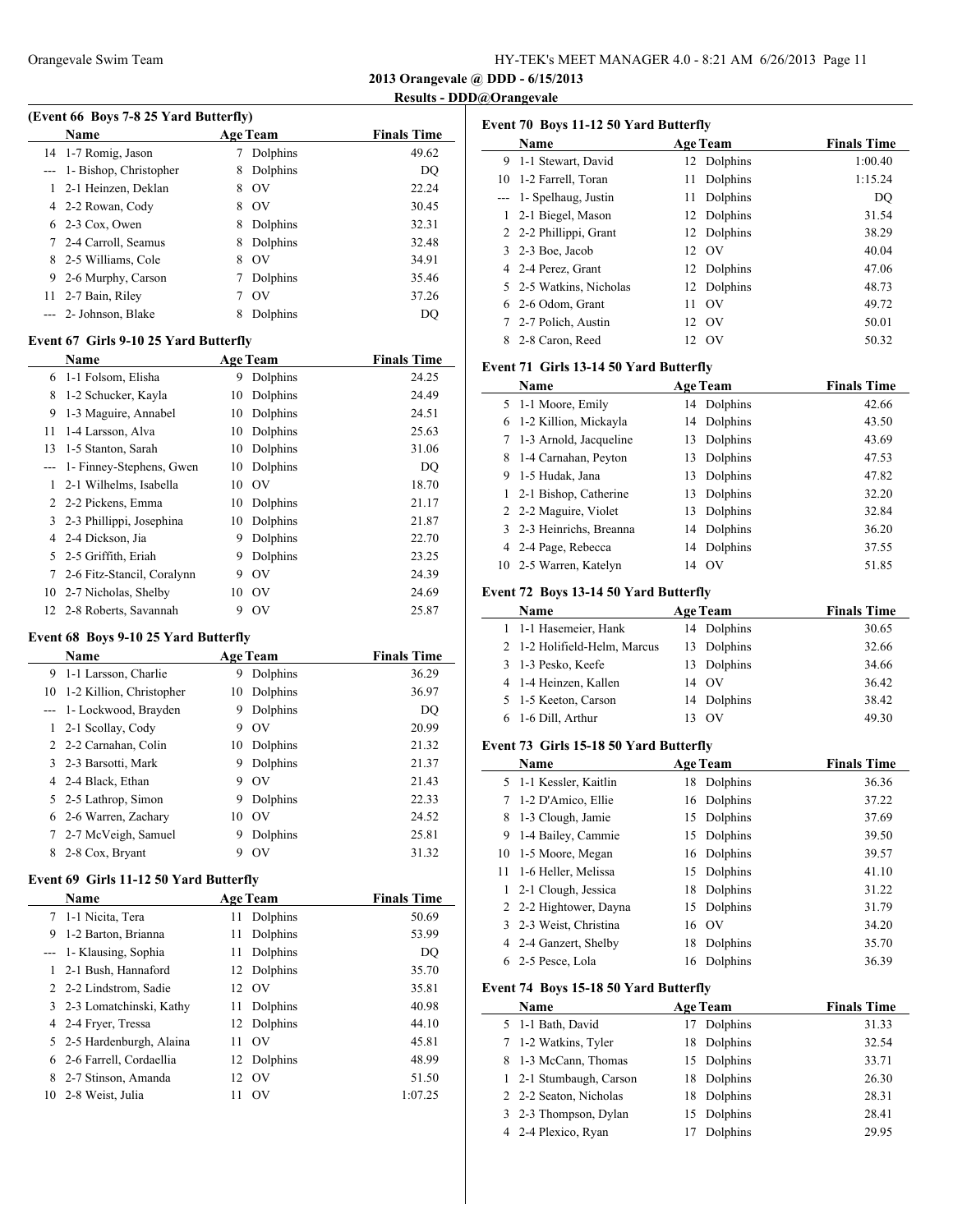## **Results - DDD@Orangevale**

|   | Name                                        | <b>Age Team</b>       | <b>Finals Time</b> |
|---|---------------------------------------------|-----------------------|--------------------|
|   | 6 2-5 Boe, Joshua                           | 15 OV                 | 31.58              |
|   | Event 75 Girls 7-8 100 Yard Freestyle Relay |                       |                    |
|   | Team                                        | Relay                 | <b>Finals Time</b> |
| 1 | Dolphins                                    | A                     | 1:27.80            |
|   | 1) Schucker, Haley 8                        | 2) Stumbaugh, Zoe 7   |                    |
|   | 3) Barsotti, Mia 7                          | 4) Kline, Morgan 8    |                    |
| 2 | OV                                          | B                     | 1:42.32            |
|   | 1) Peters, Kaitlin 7                        | 2) Tran, Theresa 8    |                    |
|   | 3) Komsky, Vara 8                           | 4) Petersen, Julia 7  |                    |
| 3 | OV                                          | A                     | 1:44.68            |
|   | 1) Brown, Gianna 8                          | 2) Menne, Kiley 7     |                    |
|   | 3) Odom, Kristen 8                          | 4) Kliewer, Shay 8    |                    |
| 4 | Dolphins                                    | D                     | 1:48.78            |
|   | 1) Conca, Annemarie 8                       | 2) McGee, Mallory 8   |                    |
|   | 3) Ewert, Delaney 7                         | 4) Romig, Calen 8     |                    |
| 5 | Dolphins                                    | C                     | 1:53.34            |
|   | 1) Bendetto, Caylee 7                       | 2) Ussher, Cami 8     |                    |
|   | 3) Schneider, Audrey 7                      | 4) Foletta, Emily 8   |                    |
| 6 | Dolphins                                    | R                     | 1:55.05            |
|   | 1) Morgan, Mallory 8                        | 2) Frame, Campbell 8  |                    |
|   | 3) Brown, Laiken 8                          | 4) Stanton, Olivia 7  |                    |
| 7 | OV                                          | C                     | 2:06.70            |
|   | 1) Roberts, Shelbie 7                       | 2) Reyes, Maya 7      |                    |
|   | 3) Roberts, Payton 7                        | 4) Legari, Maya 8     |                    |
| 8 | OV                                          | D                     | 2:29.53            |
|   | 1) Slama, Brianne 7                         | 2) Matson, Isabella 7 |                    |
|   | 3) Mahoney, Ellie 8                         | 4) Bernino, Lucy 7    |                    |
|   |                                             |                       |                    |

## **Event 76 Boys 7-8 100 Yard Freestyle Relay**

 $\overline{\phantom{a}}$ 

|               | Team                     | Relay                    | <b>Finals Time</b> |
|---------------|--------------------------|--------------------------|--------------------|
| 1             | Dolphins                 | A                        | 1:24.52            |
|               | 1) Burge, Aedan 8        | 2) Maguire, Liam 8       |                    |
|               | 3) de Gaust, Alexander 8 | $4)$ Cox, Owen 8         |                    |
| 2             | <b>OV</b>                | A                        | 1:27.49            |
|               | 1) Rowan, Cody 8         | 2) Bain, Riley 7         |                    |
|               | 3) Penman, Bode 7        | 4) Heinzen, Deklan 8     |                    |
| $\mathcal{E}$ | <b>OV</b>                | B                        | 1:40.17            |
|               | 1) Eisenbarth, Tyler 7   | 2) Scollay, Tyler 7      |                    |
|               | 3) Goebel, Will 7        | 4) Matista, Matthew 8    |                    |
| 4             | Dolphins                 | B                        | 1:40.26            |
|               | 1) Carroll, Seamus 8     | 2) Bishop, Christopher 8 |                    |
|               | 3) Sallee, Benjamin 8    | 4) Barton, Colin 7       |                    |
| 5             | Dolphins                 | C                        | 1:55.34            |
|               | 1) Johnson, Blake 8      | 2) Freer, Sawyer 7       |                    |
|               | 3) Carlisle, Tad 7       | 4) Lyons, Mitch 7        |                    |
| 6             | Dolphins                 | D                        | 1:57.40            |
|               | 1) Romig, Jason 7        | 2) Barnes, Jackson 8     |                    |
|               | 3) Murphy, Carson 7      | 4) Junemann, Emry 8      |                    |
| 7             | OV                       | C                        | 2:00.11            |
|               | 1) Wallace, Owen 8       | 2) Weist, Ronnie 7       |                    |
|               | 3) Jones, Ephraim 8      | 4) Williams, Cole 8      |                    |

## **Event 77 Girls 9-10 100 Yard Freestyle Relay**

| Team                | Relay                 | <b>Finals Time</b> |
|---------------------|-----------------------|--------------------|
| 7 Dolphins          | E                     | 1:29.72            |
| 1) Folsom, Elisha 9 | 2) Stanton, Sarah 10  |                    |
| 3) Frost, Hannah 10 | 4) Schucker, Kayla 10 |                    |

| 9  | Dolphins                   | F                           | 1:39.81 |
|----|----------------------------|-----------------------------|---------|
|    | 1) Bumgarner, Fiona 9      | 2) Young, Livia 9           |         |
|    | 3) McLees, Maddie 9        | 4) McCarl, Cassidy 10       |         |
| 1  | Dolphins                   | A                           | 1:07.41 |
|    | 1) Freer, Jordan 10        | 2) Sanders, Abby 10         |         |
|    | 3) Phillippi, Josephina 10 | 4) Kline, Haley 10          |         |
| 2  | Dolphins                   | B                           | 1:10.37 |
|    | 1) Schafer, Samantha 10    | 2) Pickens, Emma 10         |         |
|    | 3) Bush, Tessa 10          | 4) Cox, Lilli 10            |         |
| 3  | <b>OV</b>                  | A                           | 1:10.54 |
|    | 1) Jojola, Giana 10        | 2) Nicholas, Shelby 10      |         |
|    | 3) Jenness, Victoria 9     | 4) Wilhelms, Isabella 10    |         |
| 4  | Dolphins                   | C                           | 1:16.91 |
|    | 1) Salvestrin, Grace 10    | 2) Griffith, Eriah 9        |         |
|    | 3) Maguire, Annabel 10     | 4) Dickson, Jia 9           |         |
| 5  | Dolphins                   | D                           | 1:23.08 |
|    | 1) Larsson, Alva 10        | 2) Schlag, Alleah 10        |         |
|    | 3) Brown, Lexi 10          | 4) Finney-Stephens, Gwen 10 |         |
|    | 6 OV                       | B                           | 1:29.44 |
|    | 1) Bardasian, Brooklynn 9  | 2) Roberts, Savannah 9      |         |
|    | 3) Matista, Maryanna 9     | 4) Fitz-Stancil, Coralynn 9 |         |
| 8  | O <sub>V</sub>             | C                           | 1:33.19 |
|    | 1) Owen, Rachel 9          | 2) Bernino, Hannah 9        |         |
|    | 3) Mitchell, Reese 9       | 4) Caron, Ava 9             |         |
| 10 | O <sub>V</sub>             | D                           | 1:50.00 |
|    | 1) Ingersoll, Kiersten 9   | 2) Karaetyan, Rosa 9        |         |
|    | 3) Walder, Georgia 9       | 4) Cook, Corrina 10         |         |
|    |                            |                             |         |

## **Event 78 Boys 9-10 100 Yard Freestyle Relay**

|   | Team                     | Relay                      | <b>Finals Time</b> |
|---|--------------------------|----------------------------|--------------------|
| 1 | Dolphins                 | A                          | 1:13.10            |
|   | 1) Carnahan, Colin 10    | 2) Owen, Daniel 9          |                    |
|   | 3) Lathrop, Simon 9      | 4) Barsotti, Mark 9        |                    |
|   | 2 OV                     | A                          | 1:22.01            |
|   | 1) Scollay, Cody 9       | 2) Penman, Logan 9         |                    |
|   | 3) Black, Ethan 9        | 4) Warren, Zachary 10      |                    |
|   | 3 OV                     | B                          | 1:24.97            |
|   | 1) Jones, Marley 9       | 2) Meyer, Ryan 9           |                    |
|   | 3) Cox, Bryant 9         | 4) Wallace, David 10       |                    |
| 4 | Dolphins                 | B                          | 1:27.84            |
|   | 1) McVeigh, Samuel 9     | 2) Lockwood, Brayden 9     |                    |
|   | 3) Bath, James 9         | 4) Bendetto, Jayson 9      |                    |
|   | 5 OV                     | C                          | 1:41.96            |
|   | 1) Malta, Mateo 9        | 2) Pederson, Samuel 9      |                    |
|   | 3) Ehrhart, Caleb 9      | 4) Olalde, Gabriel 10      |                    |
| 6 | Dolphins                 | C                          | 1:45.81            |
|   | 1) Larsson, Charlie 9    | 2) Schafer, Walden 9       |                    |
|   | 3) Hermosillo, Aayden 10 | 4) Killion, Christopher 10 |                    |

## **Event 79 Girls 11-12 200 Yard Freestyle Relay**

|    | Team                      | Relay                     | <b>Finals Time</b> |
|----|---------------------------|---------------------------|--------------------|
| 1. | O <sub>V</sub>            | А                         | 2:17.86            |
|    | 1) Hardenburgh, Alaina 11 | 2) Bartlett, Haley 11     |                    |
|    | 3) Pagliaro, Greysha 11   | 4) Lindstrom, Sadie 12    |                    |
| 2  | Dolphins                  | A                         | 2:18.28            |
|    | 1) Lomatchinski, Kathy 11 | 2) Morkowski, Trista 12   |                    |
|    | 3) Fryer, Tressa 12       | 4) Bush, Hannaford 12     |                    |
| 3  | Dolphins                  | в                         | 2:34.73            |
|    | 1) Nicita, Tera 11        | 2) Frost, Mattea 12       |                    |
|    | 3) Heinrichs, Sierra 12   | 4) Farrell, Cordaellia 12 |                    |